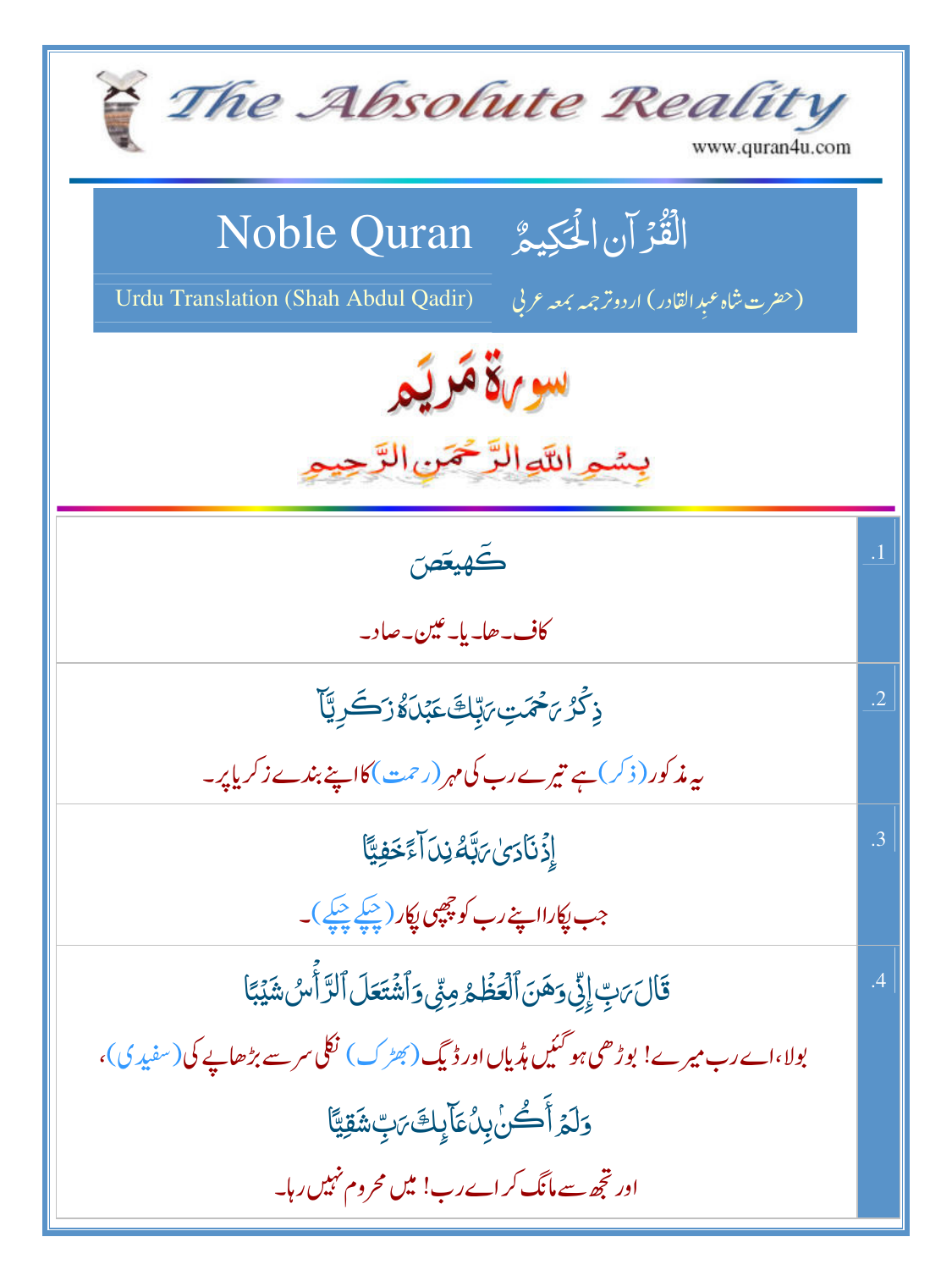| وَإِنِّي خِفَتُ ٱلْمَوَالِيَ مِن وَىَ آءِي وَكَانَتِ ٱمُرَأَّتِي عَاقِرًا                                      | $.5\,$         |
|----------------------------------------------------------------------------------------------------------------|----------------|
| اور میں ڈر تاہوں بھائی بند وں سے اپنے پیچھے،اور عورت میر کی بانچھ ہے،                                          |                |
| فَهَبْ لِى صِنلَّكُ نَكَ وَلِيًّا                                                                              |                |
| سوبخش مجھ کواپنے پاس سے <mark>ایک کام</mark> اُٹھانے والا (وار <sub>ٹ)۔</sub>                                  |                |
| <u>ؠ</u> ؘڔؚڗ۠ <sub>ٛ</sub> ڹۑ؋ <i>ؾ</i> ڔؚٮؿ۠۫ڡؚڽٙۦٙٳڸ <b>ؽؘػ۫ۊ۠ڔٮؖۜ؋ٲجۡعؘڶ</b> ڡ۠ <i>؆</i> ؾؚؚ <i>؆</i> ۻؾ۠ٵ | .6             |
| جومیر کی جگہ بیٹھے،اور یعقوب کی اولا دے،اور کر اسکو،اے رب! من مانتا( پپندیدہ)۔                                 |                |
| يَزَكَرِيَّآ إِنَّا نُبَشِّرُكَ بِغُلَمٍ ٱسْمُهُ يَحْيَىٰلَمَ بَجُعَل لَّهُ مِن قَبْلُ سَمِيَّا                |                |
| اے زکریا! ہم تجھ کوخوشی سنائیں ایک لڑکے کی جس کانام کیچی کے نہیں کیاہم نے پہلے اس نام کاکوئی۔                  |                |
| قَالَ بَنِّ أَنَّى يَكُونُ لِي غُلَيُّ وَكَانَتِ أَمْرَأَيْنِ عَاقِرًا وَقَدْ بَلَغَتْ مِنَ ٱلْكِبَرِ عِتِيًّا | $\overline{8}$ |
| بولا،اے رب! کہاں سے ہو گامچھ کولڑ کااور میر کی عورت بانجھ ہے،اور میں بوڑ ھاہو گیا یہاں تک کہ اکڑ گیا۔          |                |
| قَالَ كَذَا لِكَ                                                                                               | $\cdot$ 9      |
| كهايوں بى!                                                                                                     |                |
| <b>قَالَ <sub>ك</sub>َبُّكَ هُوَ عَلَىَّ هَ</b> يِّنَّ                                                         |                |
| فرمایا تیرے رب نے،وہ مجھ پر آسان ہے،                                                                           |                |
| <u>وَقَلْ خَلَقَتُكَ مِن قَبَلُ وَلَمَ تَكُ شَيَّا</u>                                                         |                |
| اور تجھ کو بنایامیں نے پہلے سے،اور تُونہ تھا پچھ چِز ۔                                                         |                |
|                                                                                                                |                |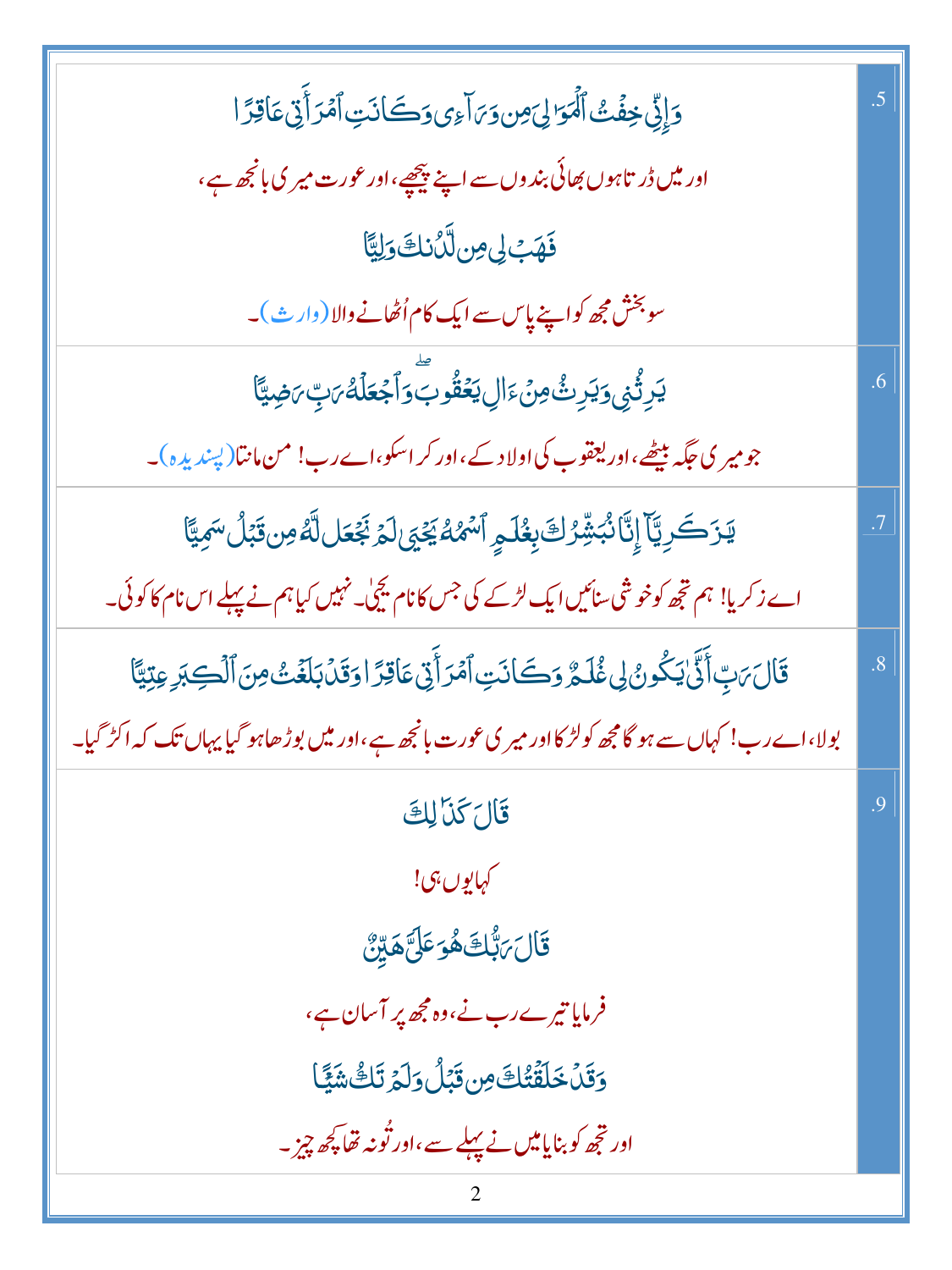| قَالَ مَبِّ ٱجْعَل                                                                                  | .10 |
|-----------------------------------------------------------------------------------------------------|-----|
| بولااے رب! کٹھہر ا( مقرر کر) دے مجھ کو کچھ نشانی،                                                   |     |
| قَالَ ءَايَتُكَ أَلَّاتُكَلِّمَ ٱلتَّاسَ ثَلَثَ لَيَالٍ سَوِيَّا                                    |     |
| فرمایا تیری نشانی بیر کہ بات نہ کرے تولو گوں سے تین رات تک ( حالا نکہ تُوہے ) چنگا بھلا۔            |     |
| فَخَرَجَ عَلَىٰ قَوۡمِهِۦمِنَ ٱلۡمِحۡرَابِ فَأَوۡحَىٰۤآإِلَيۡهِمۡ أَن سَبِّحُواۡ بُكۡرَةٗوَعَشِيَّا |     |
| پھر نکلااپنےلو گوں پاس حُجرے سے تواشارے سے کہاانکو، کہ یاد کر و(اللّٰہ کو)صبح وشام۔                 |     |
| ؠ <i>ۧ</i> ۑؘڂ <sub>ڲ</sub> ٚۦڂ۠ڶؚٱڷڲؚ <i>ػ</i> ؘڹڹؚۣڦؙۊۜۊٟؖ                                        | .12 |
| اے یچٰانھٰا(تھام) لے کتاب زور (مضبوطی) ہے۔                                                          |     |
| وَءَاتَيْنَكُ الْكُكْمَ صَبِيًّا                                                                    |     |
| اور دیا( <sup>ن</sup> وازا) ہم نے اس کو حکم کرنالڑ کپن میں۔                                         |     |
| <u>وَ</u> حَنَانَّاوِّن لَّٰ ُنَّاوَزَ کَوٰنُأَوَکَانَ تَقِیًّا                                     | .13 |
| اور شوق دیاا پنی طرف سے اور ستھرائی،اور تھاپر ہیز گار۔                                              |     |
| وَبَرَّ ابِوَالِدَيْهِوَلَهُ يَكُن جَبَّامًا عَصِيًّا                                               | .14 |
| اور نیکی کر تااپنےماں باپ سے،اور نہ تھاز بر دست بے حکم۔                                             |     |
| <u>وَسَلَّمُّ عَلَيۡهِ يَوۡمَ وُلِلۡ وَيَوۡمَ يَمُوتُ وَيَوۡمَ يُبۡعَثُ حَيَّآ</u>                  | .15 |
| اور سلام ہے اس پر ، جس دن پید اہو ااور جس دن مرے ،اور جس دن اٹھ کھڑ اہو جی کر۔                      |     |
|                                                                                                     |     |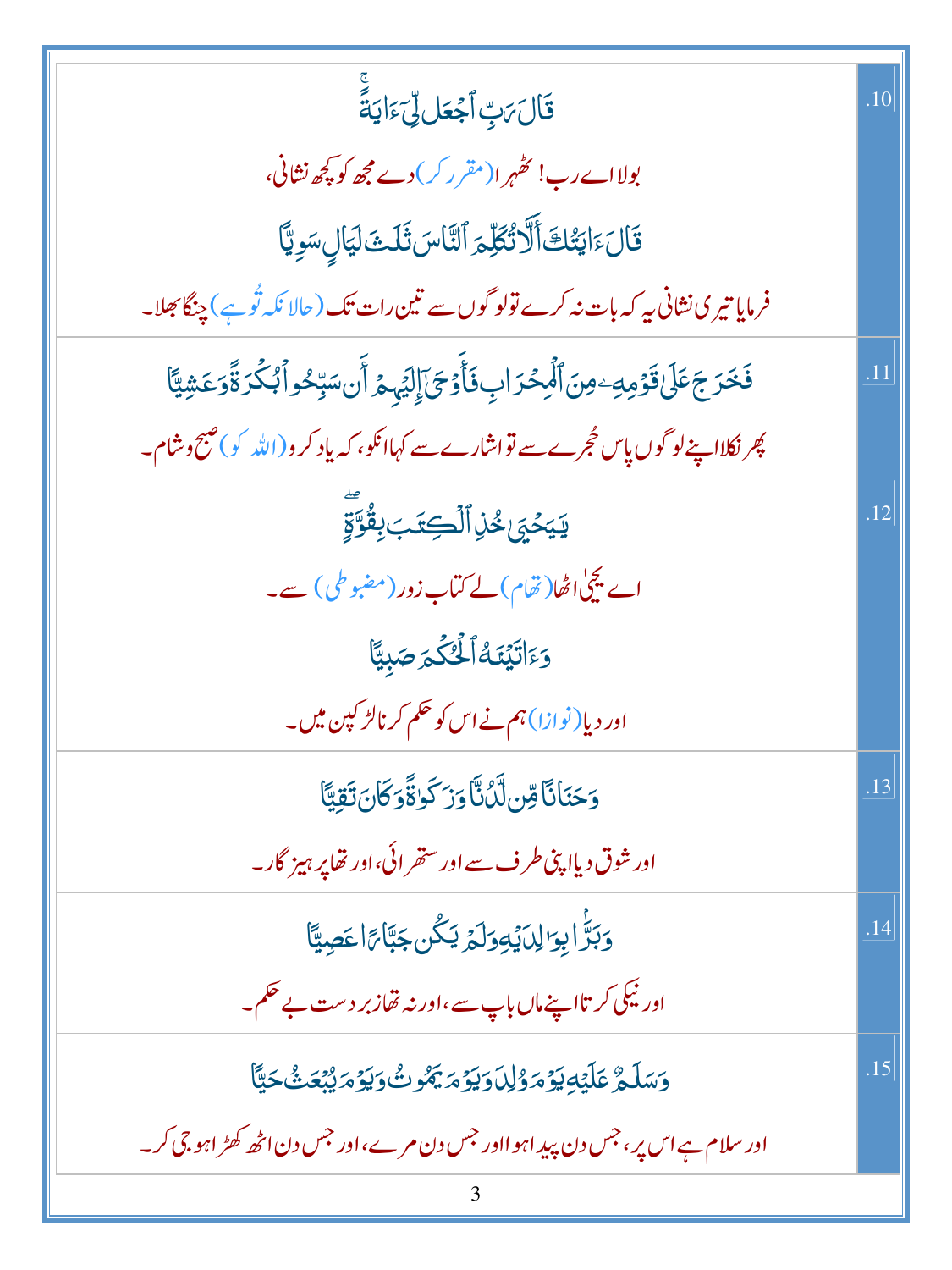| <u>و</u> َٱذۡكُرۡ فِى ٱلۡكِتَبِمَرۡ يَـٰٓمَ إِذِٱنتَبَانَتۡو <i>نۡ</i> ۚ أَهۡلِهَامَكَانَاشَرۡقِيَّا        | .16 |
|-------------------------------------------------------------------------------------------------------------|-----|
| اور مذکور ( ذکر ) کر کتاب میں مریم کا۔جب کنارے (کنارہ <sup>کش</sup> ) ہوئی اپنےلو گوں سے ایک شرقی مکان میں۔ |     |
| فَٱتَّغَذَتۡ صِ دُوْهِمۡ حِجَابًا                                                                           | .17 |
| پھر پکڑلیااُن سے ورے( کی طرف)ایک پر دہ۔                                                                     |     |
| فَأَمَ سَلْنَا إِلَيْهَا مُوحَنَا فَتَمَثَّلَ لَهَا بَشَرَّ اسَوِيًّا                                       |     |
| پھر بھیجاہم نے اس پاس اپنافر شتہ، پھر بن آیااسکے آگے آدمی پورا۔                                             |     |
| قَالَتْ إِنِّ أَعُوذُبِٱلرَّحْمَسِ مِنكَ إِن كُنتَ تَقِيًّا                                                 | .18 |
| بولی مجھ کور حمٰن کی پناہ تجھ سے،اگر توڈر رکھتاہے۔                                                          |     |
| قَالَ إِنَّمَآ أَنَاۨ مَسْولُ مَيِّكِ لِأَهَبَ لَكِ غُلَمًا زَكِيًّا                                        | .19 |
| بولا، میں توبھیجاہوں تیرے رب کا۔ کہ دے جاؤں تجھ کوایک لڑ کاستھرا۔                                           |     |
| قَالَتۡ أَنَّىٰ يَكُونُ لِى غُلَـمُّ وَلَمۡ يَمۡسَسۡنِى بَشَرٌ وَلَمۡ أَلَتُّ بَغِيًّا                      | .20 |
| بولی کہاں سے ہو گالڑ کا،اور حچھوانہیں مجھ کو آدمی نے اور میں بد کار کبھی نہ تھی۔                            |     |
| قَالَ كَذَا لِك                                                                                             | .21 |
| بولايو نهي!                                                                                                 |     |
| <b>قَالَ <sub>ك</sub>َبُّكِ هُوَ عَلَىَّ هَ</b> يِّنَّ                                                      |     |
| فرمایا تیرے رب نے،وہ مجھ پر آسان ہے۔                                                                        |     |
|                                                                                                             |     |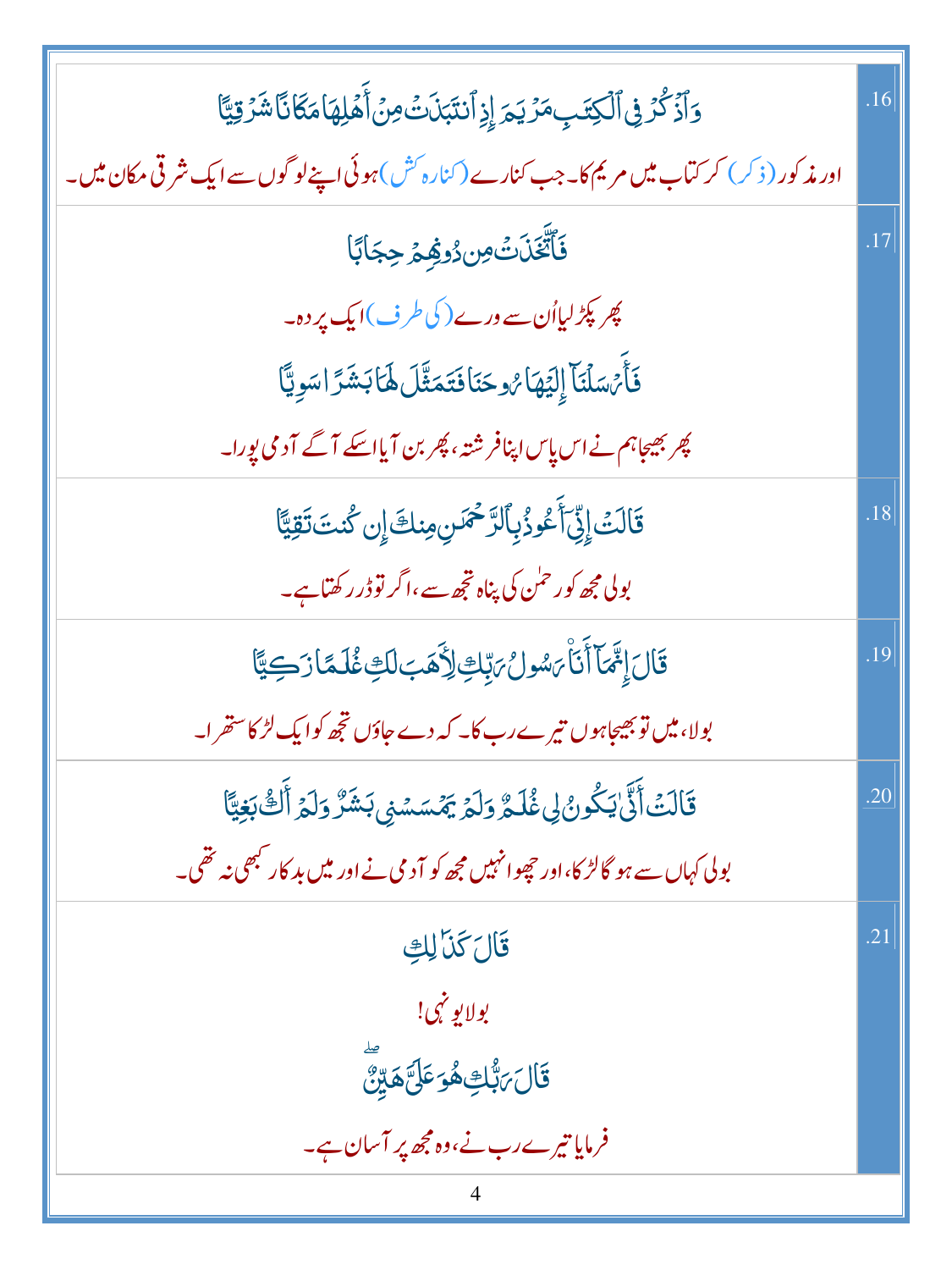| وَلِنَجۡعَلَهُۥَايَةَلِّلنَّاسِ وَ٢َحۡمَةً مِّنَّا                                          |     |
|---------------------------------------------------------------------------------------------|-----|
| اور اسکو ہم کیاچاہیں لو گوں کی نشانی اور مہر (رحمت) ہماری طرف سے۔                           |     |
| وَكَانَ أَمْرًا مَّقَضِيًّا                                                                 |     |
| اور ہے بیہ کام کھہر چکا(مقرر شدہ)۔                                                          |     |
| ڣؘڂڡؘڶؾؐڶۏٲڹؾڹؘڹۘؾؙڹؚ؋ٷڲٵؘڹٲڡٙڝؾٵ                                                           | .22 |
| پھر پیٹ میں لیااسکو(حاملہ ہوئی)، پھر کنارے ہوئی اسکولے کرایک پرے مکان میں (ڈور دراز حَکَہ)۔ |     |
| فَأَجَآءَهَا ٱلۡمَخَاڞُ إِلَىٰ جِنَٰٓ عِ ٱلتَّخۡلَةِ                                        | .23 |
| پھر لے <b>آیا</b> ُ سکو جننے کادر د ایک تھجور کی جڑمیں (کے <u>نیچ</u> )۔                    |     |
| قَالَتْ يَلَيْتَنِي مِتَّ قَبْلَ هَذَا وَكُنتُ نَسْيًا مَّنسِيًّا                           |     |
| بولی، <i>کس طرح میں مر</i> چکتی اس سے پہلے اور ہو جاتی بھولی بسر ی۔                         |     |
| فَنَادَلِهَامِن تَحْيَهَآ أَلَّا تَكَّرَنِى قَلْ جَعَلَ مَبُّكِ ثَكَّتَكِسَرِيَّآ           | .24 |
| پھر آواز دیا سکواسکے پنچے سے کہ غم نہ کھا،(رواں)کر دیا تیرے رب نے تیرے پنچےایک چشمہ ۔       |     |
| وَهُزِّيَ إِلَيۡكِ بِجِنَّ عِٱلتَّخۡلَةِ تُسَقِطُ عَلَيۡكِ مُطَبَّاجَٰنِيًّا                | .25 |
| اور ہلاا پنی طرف سے تھجور کی جڑ،اس سے گریں گی ت <mark>جھ پر پکی تھجوریں۔</mark>             |     |
| ڣ <i>ڴ</i> ڸ؋ٲۺ۫ۘڒۑٜ؋ <sup>ۊ</sup> ڗؚؽ؏ؘؽٵؖ                                                 | .26 |
| اب کھااور پي اور آ نکھ ٹھنڈ کی رکھ۔                                                         |     |
|                                                                                             |     |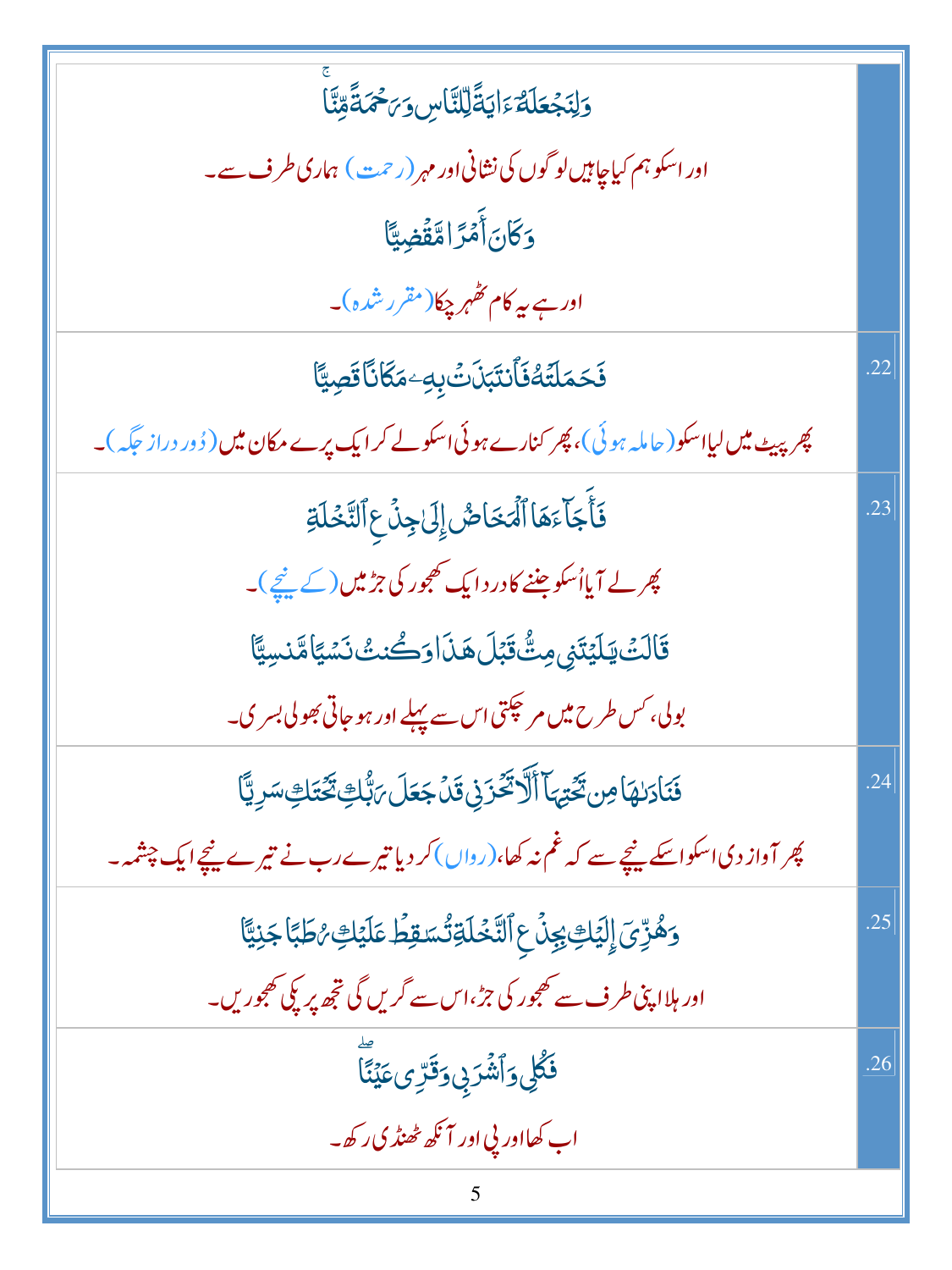| فَإِمَّا تَرَينَّ مِنَ ٱلْبَشَرِ أَحَدًافَقُولِيَ إِنِّي نَذَى اللَّهُ حَمَنِ صَوْمًا فَلَنْ أُكَلِّمَ ٱلْيَوْمَ إِنسِيًّا    |     |
|-------------------------------------------------------------------------------------------------------------------------------|-----|
| سو <sup>کب</sup> ھی تو دیکھے کوئی آدمی، تو کہیو، میں نے ماناہے رحمٰن کاایک روزہ، سوبات نہ کروں گی آج <sup>کس</sup> ی آدمی سے۔ |     |
| ۘڣؘٲٛؾؘؾۘٛڹ <sub>ؚ</sub> ڡؚۦۊؘۏؘڡؘۿٵؿ <sub>ۘۜ</sub> ٙػڡۣڵڡؖ                                                                   | .27 |
| پھر لائی اسکواپنےلو گوں پاس گودییں۔                                                                                           |     |
| قَالُواۡ لَيَمَرۡنَكُمُ لَقَلۡ جِئۡتِ شَيَّاۖ فَرِيَّا                                                                        |     |
| بولے،اے مریم! تُونے کی بیہ چیز طوفان(بڑاپاپ)۔                                                                                 |     |
| <b>يٓٵؙٛٚڂؾؘۿۯۏڹؘ</b> مؘٲػٲڹٲ۠ڹۘٛۏڮٲڡٞڗٲۧۺٷۦٟۏڡؘٲػٲٮ۬ؾٲؙ۠ڡ۠۠ڮڹۼؾٵ                                                             | .28 |
| اے بہن ہارون کی! نہ تھا تیر اباپ بُرا آد می اور نہ تھی تیر کی ماں بد کار۔                                                     |     |
| <b>فَأَشَا</b> َتْ إِلَيْهِ                                                                                                   | .29 |
| چر ہاتھ سے بتایا(اشارہ کیا)اس <i>لڑکے ک</i> و۔                                                                                |     |
| قَالُواۡ كَيۡفَ نُكَلِّمُ مَن كَانَ فِى ٱلۡمَهۡلِ صَبِيًّا                                                                    |     |
| بولے،ہم کیوں کربات کریں اس شخص سے کہ وہ ہے گو د میں لڑ کا۔                                                                    |     |
| قَالَ إِنِّي عَبْنُ ٱللَّهِءَاتَدْيَ ٱلْكِتَبَ وَجَعَلَنِي نَبِيًّا                                                           | .30 |
| وہ بولا، میں بند ہ ہوں اللہ کا۔مجھ کواس نے کتاب دی،اور مجھ کو نبی کیا۔                                                        |     |
| <b>وَجَعَلَنِي مُبَاَىَ كَا</b> أَيْنَ مَا كُنتُ                                                                              | .31 |
| اور بنایامجھ کوبر <sub>ک</sub> ت وال <sub>ا</sub> ، جس جگہ میں ہوں۔                                                           |     |
| 6                                                                                                                             |     |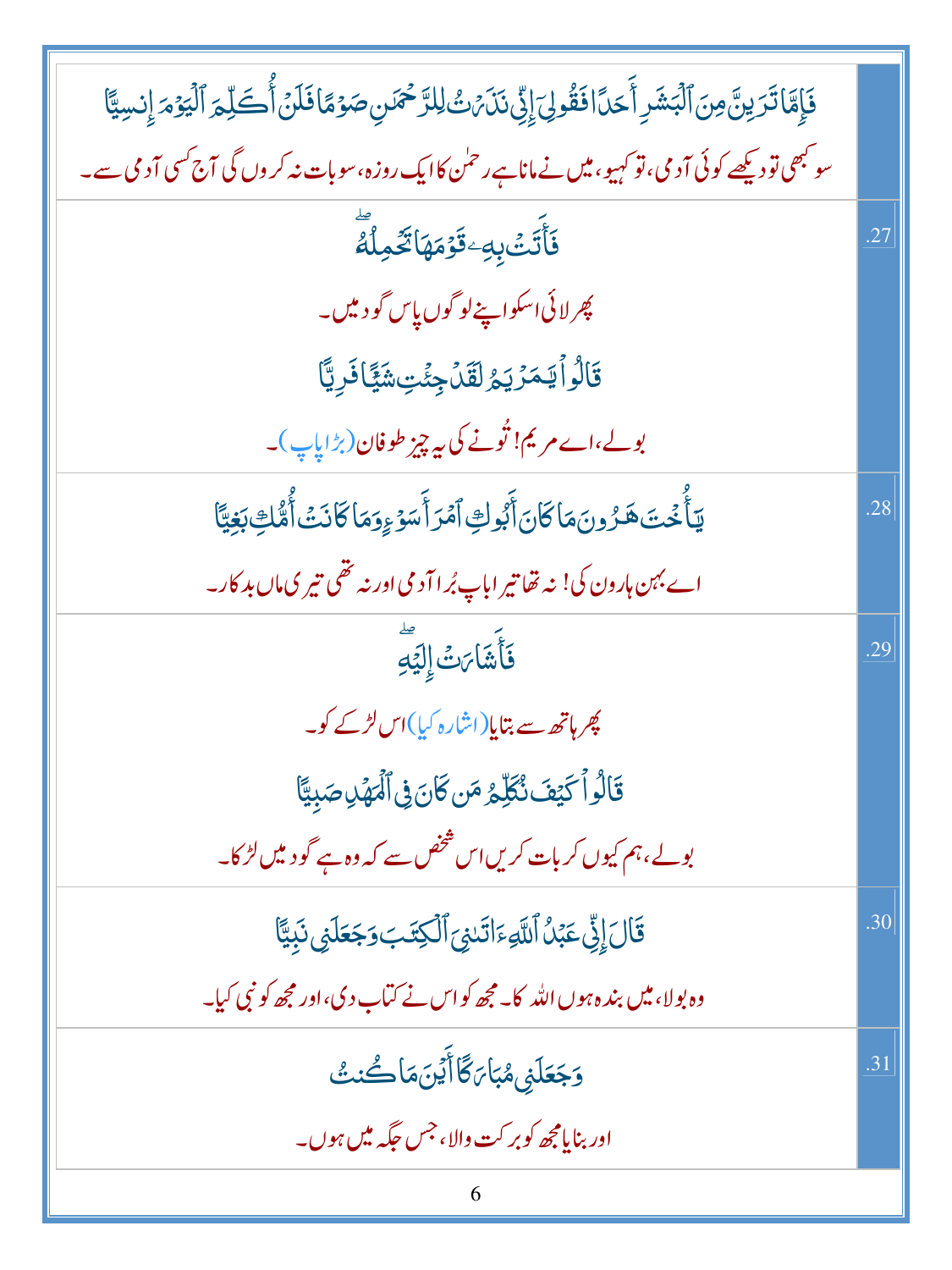| <u>ۏ</u> ٲۯٙڞڹۑ <b>ۣڹؚٲڵڞۜڶ</b> ۘۅۊۏٲڵڗؓۨ؎ؘۏۊٚڡؘٲۯ۠ڡؙٮ <i>ڎ۠</i> ؾٵ                    |     |
|----------------------------------------------------------------------------------------|-----|
| اور تاکید کی مجھ کو نماز کی اور ز کو ۃ کی جب تک میں رہوں جیتا۔                         |     |
| 5بَرَّ ابِوَالِدَيْنَ وَلَمَّ يَجْعَلُنِي جَبَّامًا اشَقِيَّا                          | .32 |
| اور سلوک والا اپنی ماں سے ،اور نہیں بنایامچھ کوزبر دست بدبخت۔                          |     |
| <u>و</u> َٱلسَّلَمُ عَلَىَّ يَوۡمَ وُلِلكُّ وَيَوۡمَ أَهُوتُ وَيَوۡمَ أَبۡعَثُ حَيَّاً | .33 |
| اور سلام ہے مجھ پر جس دن میں پید اہوا،اور جس دن مر وں اور جس دن کھڑ اہوں جی کر۔        |     |
| ذَٰ لِكَ عِيسَى ٱبۡرُ مَرۡ يَمَ                                                        | .34 |
| یہ ہے عیسیٰ مریم کابیٹا!                                                               |     |
| قَوْلَ ٱلۡئِيِّ ٱلَّذِى فِيهِ يَمۡنَرُونَ                                              |     |
| سچی بات <sup>جس</sup> میں جھگڑتے ہیں۔                                                  |     |
| مَا كَانَ لِلَّهِ أَن يَتَّخِذَ مِن وَلَّكِ سُبُحَنَهُ                                 | .35 |
| اللہ ایسانہیں کہ رکھے اولاد ،وہ پاک ذات ہے۔                                            |     |
| إِذَاقَضَىٓ أَمۡرَّ افَإِنَّهَايَقُولُ لَهُ كُن فَيَكُونُ                              |     |
| جب کٹھر اتا(فیصلہ کرلیتا) ہے کچھ کام، یہی کہتاہے اس کو کہ 'ہو' وہ ہو تاہے۔             |     |
| وَإِنَّ ٱللَّهَ مَبِّى وَمَاتُّكُمۡ فَأَعۡبُدُوهُ                                      | .36 |
| اور کہا، ہیشک اللہ ہے رب میر ااور رب تمہارا، سواسکی بند گی کر و،                       |     |
|                                                                                        |     |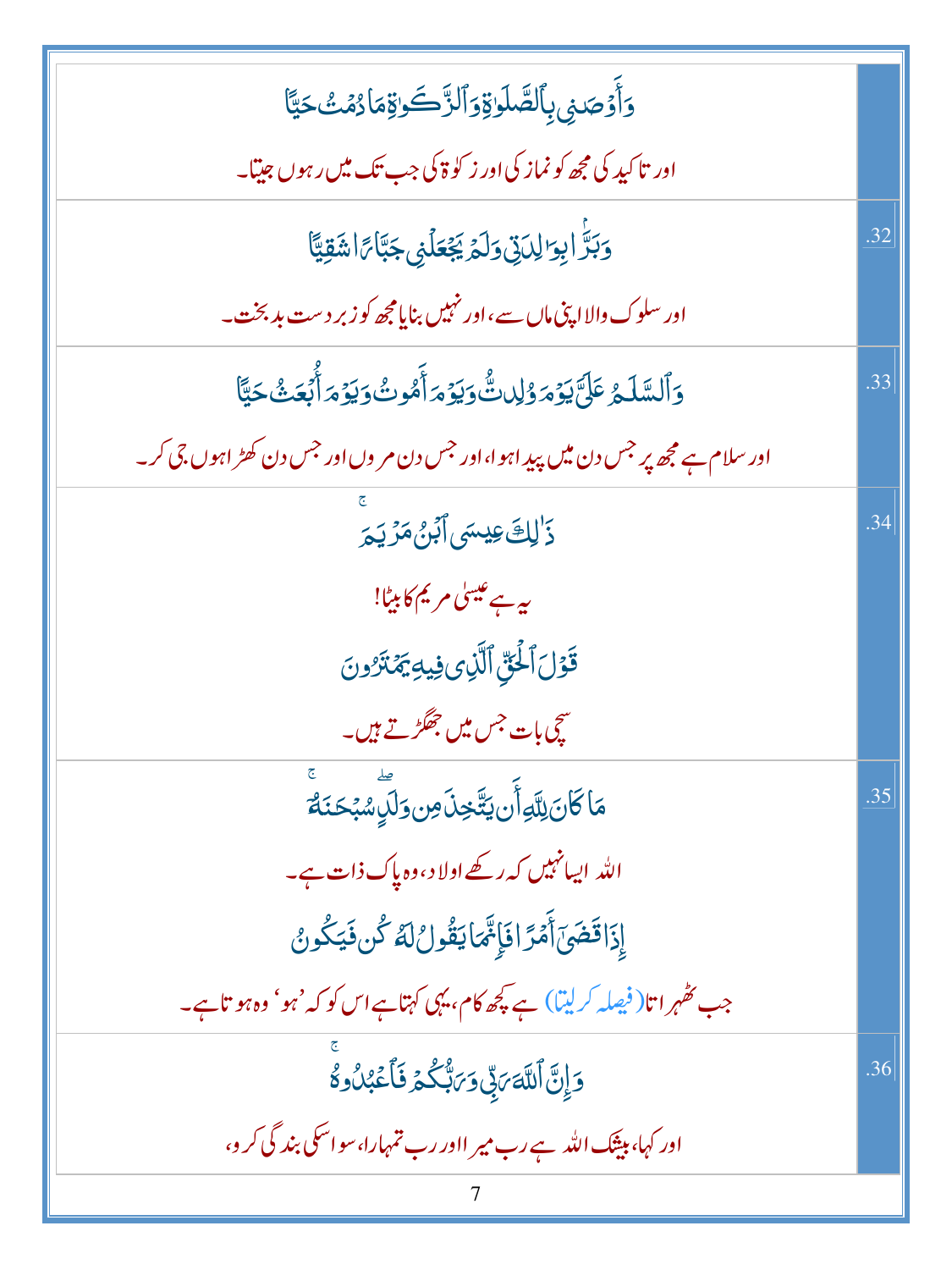| هَذَاصِرَاطُ مُّسْتَقِيمُ                                                                                |     |
|----------------------------------------------------------------------------------------------------------|-----|
| ىيە ہے راەسىدىھى _                                                                                       |     |
| فَأَخْتَلَفَ ٱلْأَخْزَابُ مِنْ بَيْنِهِمْ                                                                | .37 |
| پھر <sup>ک</sup> ئی راہ ہو گئے فرقے ان میں سے۔                                                           |     |
| فَوَيُلٌ لِلَّذِينَ كَفَرُواْمِن مَّشْهَدِيدَهِ عَظِيمٍ                                                  |     |
| سوخرانی ہے منکر وں کو، جس وقت دیکھیں گے ایک دن بڑا۔                                                      |     |
| ؚ<br>ٲ <sup>ۺ</sup> ۘڡؚڂ <sub>۪ڸ</sub> ؠؠۄۡۏٲۨڹۡڝؚۯؾۏٞڡؘؠؘٲٛؗڐ۠ۏڹؘٵؖ                                     | .38 |
| کیاسنتے دیکھتے ہوں گے جس دن آئیں گے ہمارے پاس،                                                           |     |
| لكِنِ ٱلظَّلِمُونَ ٱلۡيَوۡمَوۡى ضَلَلٍ مُّبِينِ                                                          |     |
| بے انصاف آج کے دن صر پیج بھٹکتے ( کھلی گمر ا <sup>ہی</sup> میں ) ہیں۔                                    |     |
| <u>و</u> َأَنذِيْهُمُ يَوْمَ ٱلۡكَسۡرَةِۚ إِذۡقُٰضِىٓ ٱلۡأَمۡرُوَهُمۡ فِى غَفۡلَةٍوَهُمۡ لَا يُؤۡمِنُونَ | 39  |
| اور ڈرسنائے ان کواس پچپتاوے کے دن کا،جب فیصلہ ہو چکے گاکام(سارے معاملے کا)،                              |     |
| اور وہ بھول رہے (غفلت میں ) ہیں اور یقین نہیں لاتے۔                                                      |     |
| ٳۣڹۜٵڬۘػؽ۠ٮؘۯؚٮؿ۠ٲڷۯؙۜٛؽٙڞؘۏڡؘڽٛڡؘڶؽٙؠؘٵۏٳؚڶؽؘڹٲؽۯڿڠۏڹؘ                                                  | 40  |
| ہم وار ث ہوں گے زمین کے اور جو کوئی ہے زمین پر ،اور ہماری طرف پھر ایمیں گے ۔                             |     |
|                                                                                                          |     |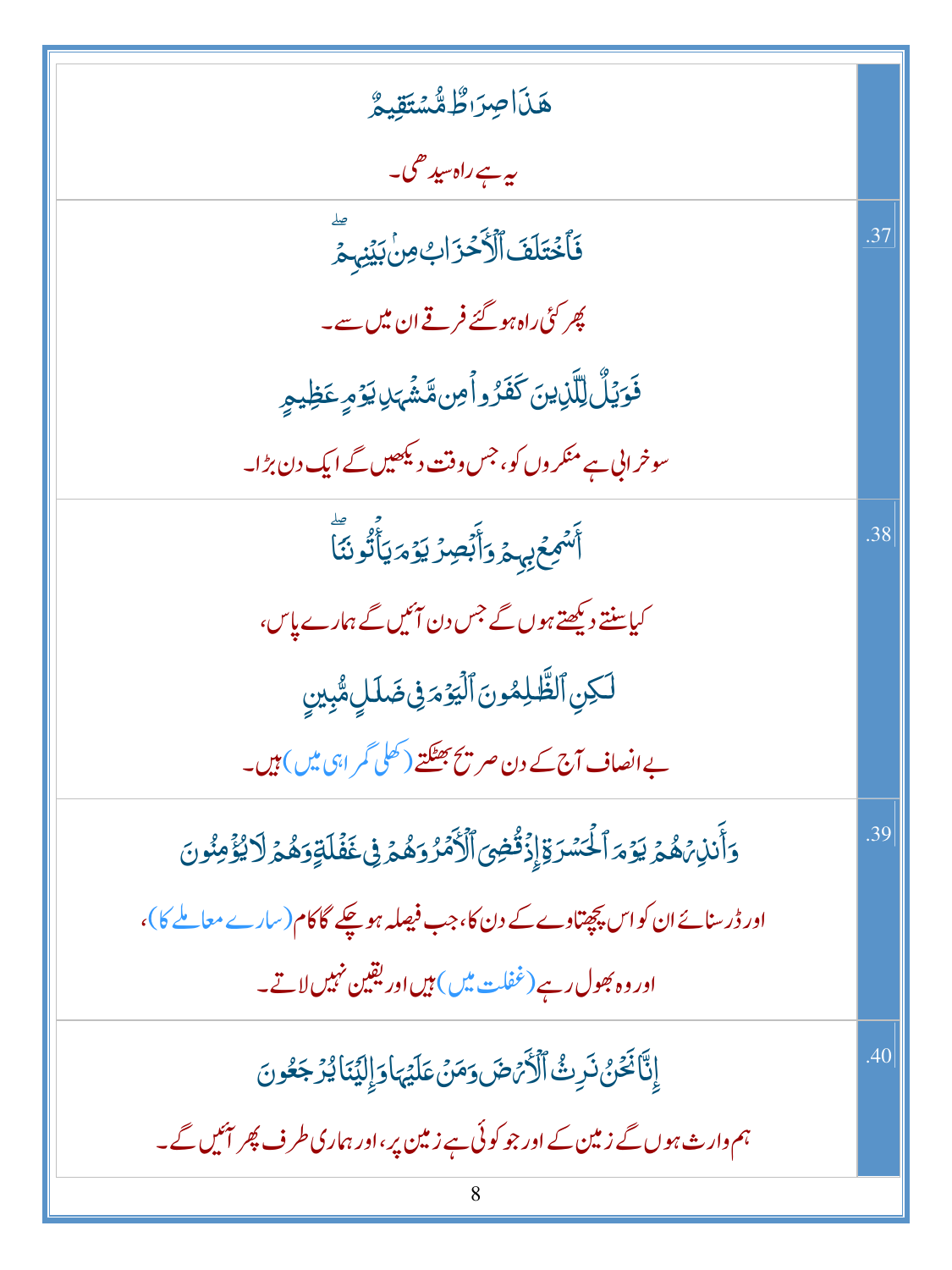| <b>وَٱذۡػُرۡ فِیۡٱلۡکِتَبِۙٳ۪ڹۡ</b> رَاهِیمَ                                                          | $\overline{4}$ |
|-------------------------------------------------------------------------------------------------------|----------------|
| اور مذکور کر کتاب میں ابر ا <sup>ہ</sup> یم کا۔                                                       |                |
| ٳۣڹؓڡ۠ػڶڽؘڝؚڸۨؽڠؘٵڹۜ۠ڹؚؾٗٵ                                                                            |                |
| <b>بيتک تھاوہ</b> سچانبی۔                                                                             |                |
| ٳۣۮ۬ۊؘٵڶٳڴؚؠؚۑڡؚؾٲٚڹۘؾؚڶؚ؏ؘؾؘۼۘ۠ؠ۠ڷڡؘٲڷٲؽۺڡؘڂۅؘڷٲؽڹٞڝۯۅؘڷٲؽۼ۬ۑۣٛعؘنڬٙۺؘؿٙٞٵ                           | .42            |
| جب کہااپنے باپ کو،اے باپ میرے! کیوں پوجتاہے جو چیز نہ سنے نہ دیکھے،اور نہ کام آئے تیرے پچھ؟           |                |
| يَأْبَتِ إِنِّي قَدْ جَآءَنِ مِنَ ٱلْعِلْمِ مَالَمْ يَأْتِكَ فَٱتَّبِعۡنِ ٓأَهۡلِكَ صِرَاطًاسَوِيَّا  | 43             |
| اے باپ میرے! مجھ کو آئی ہے خبر ایک چیز کی جو تجھ کو نہیں آئی،سومیر ی راہ چل، بجھادوں تجھ کوراہ سیدھی۔ |                |
| <b>ؾ</b> ٲۧڹؘؾؚؗؗڶٲؾؘۼؠ۠ٳٱڶۺ۠ <sub>ۜ</sub> ؿڟڽؖ                                                       | 44             |
| اے باپ میرے! مت لُ <u>و</u> ِج شیطان کو۔                                                              |                |
| ٳ <sub>ۣ</sub> ڹَّ ٱلشَّيۡطَنَ كَانَ لِلرَّحۡمَٰنِ عَصِيَّا                                           |                |
| بیٹک شیطان ہے ر <sup>حمٰن</sup> کا بے حکم۔                                                            |                |
| يَأْبَتِ إِنِّ أَخَاثُ أَن يَمَسَّكَ عَذَابٌ مِّنَ ٱلرَّحْمَنِ فَتَكُونَ لِلشَّيْطَنِ وَلِيَّا        | 45             |
| اے باپ میرے! میں ڈر تاہوں کہیں آگے تجھ کوایک آفت رحمٰن سے، پھر توہو جائے شیطان کاساتھی۔               |                |
| <u>قَال</u> َ أَىَ اغِبُّ أَنتَ عَنۡ ءَالِهَ مِنَ يَا إِبۡرَاهِيمُ                                    | .46            |
| وہ بولا، کیاتُو پھر اہواہے میرے ٹھاکر وں (معبو دوں) سے،اےابراہیم!                                     |                |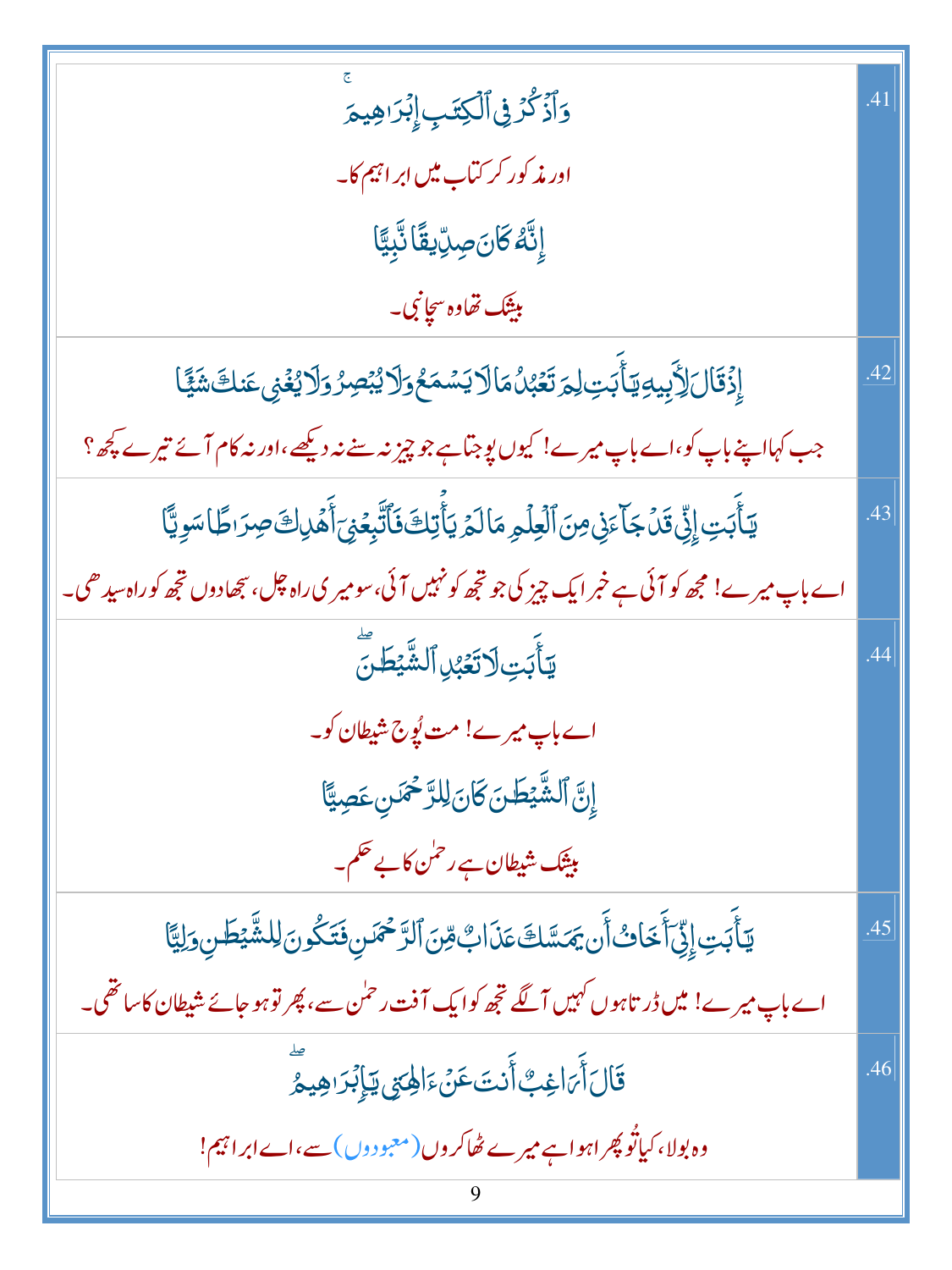| ڶؠٟڹڷؖۄٞڗؘڹؾؘۊؚڵٲ <i>ڹٙ۫<sup>ڮ</sup>ڣ</i> ؘڹۜ۠ڬٙؖۜۏٲۿۘۼ۠ۯٙڹۣ۬ڡؘڶؚؾ۠ۜٲ                                |     |
|------------------------------------------------------------------------------------------------------|-----|
| اگر تُونہ چھوڑے گا،تو تجھ کو پتھر اؤسے ماروں گا،اور مجھ سے دور حاایک مدت۔                            |     |
| <b>ػ</b> ؘالؘ <del>سَ</del> لَمُّ عَلَيۡكَ ۗسَأَسۡتَغۡفِرُ لَكَ ۖ رَبِّ ۖ إِنَّهُ كَانَ بِى حَفِيَّا |     |
| کہا تیر کی سلامتی رہے۔ میں گناہ بخشواؤں گا تیر ااپنے رب سے۔ بیثیک وہ ہے مجھ پر مہر بان۔              |     |
| وَأَعۡتَزِلۡكُمۡ وَمَاتَدۡكُونَ مِن دُونِ ٱللَّهِ وَأَدۡكُواۡ مَ بِّي                                | 48  |
| اور کنارہ پکڑ تاہوں تم سے اور جنکو تم پکار تے ہو اللہ کے سوا،اور پکاروں گااپنے رب کو،                |     |
| عَسَىٰٓٲڵؖؖۯ <i>ٚ</i> ٲۧػٛۅڽؘڹؚؚٮۢٛڡؘؘٲ <sub>ٷ</sub> ؍ٙۑٚٙۺؘڦؚؾۣٵ                                    |     |
| اُمید ہے کہ نہ رہوں گااپنے رب کو پکار کر محروم۔                                                      |     |
| فَلَمَّا أَعۡتَزَهَٰكُمۡ وَمَا يَعۡبُلُونَ مِن دُونِ ٱللَّهِ                                         | .49 |
| چر جب کنارے ہو اان سے اور جنکو وہ یو جتے تھے اللہ کے سوا،                                            |     |
| وَهَبۡنَالَمَّ إِسۡحَقَوَيَ <b>ۡقُوبَۗوَكُل</b> اٌّجَعَلۡنَانَبِيًّا                                 |     |
| بخشاہم نے اسکواسحٰق اور لیقوب۔اور دونوں کو نبی کیا۔                                                  |     |
| دَوَهَبۡنَاهَكُم مِّن تَحۡمَتِنَاوَجَعَلۡنَاهَكُمۡ لِسَانَ صِدۡنَٰىٰٓ عَلِيَّآا                      | .50 |
| اور دیاہم نے ان کواپنی مہر (رحمت) سے،اور رکھااُن کے واسطے سجابول اونجا۔                              |     |
| وَأَذْكُرُ فِي ٱلْكِتَبِ مُوسَىٰ                                                                     | .51 |
| اور مذکور (ذکر) کر کتاب میں موسیٰ کا۔                                                                |     |
| 10                                                                                                   |     |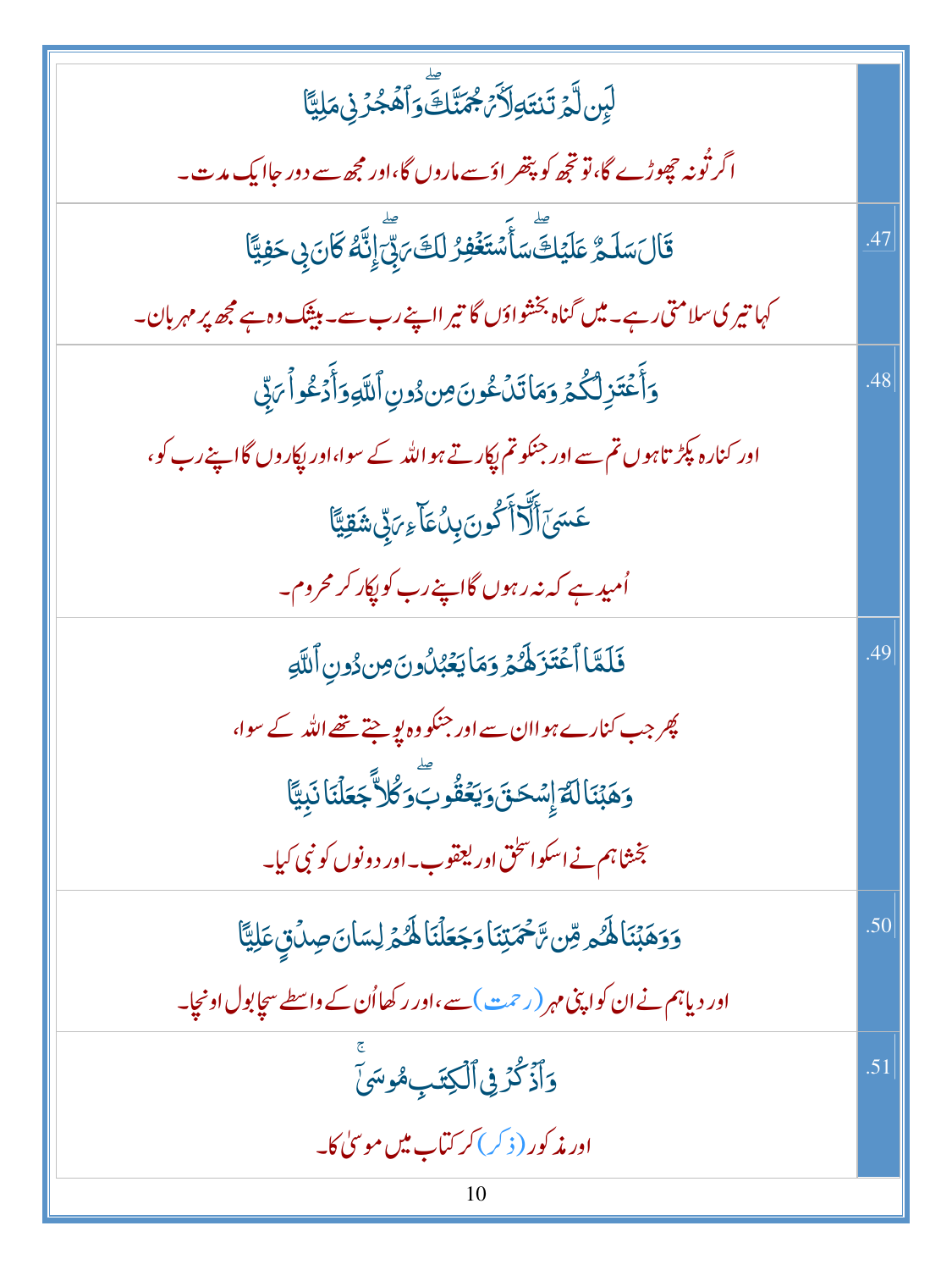| إِنَّهُ كَانَ كُخْلَصًا وَكَانَ بَسُولاً نَّبِيًّا                                                      |     |
|---------------------------------------------------------------------------------------------------------|-----|
| وه تھا چُناہوااور تھار سول نبی۔                                                                         |     |
| وَنَكَيْنَكُونِ جَانِبِ ٱلطُّوِيِ ٱلْأَيْمَنِ وَقَرَّبُنَكُّ نَجِيًّا                                   | .52 |
| اور پکاراہم نے اسکو داہنی طرف سے طُور پہاڑ کے ،اور نز دیک بلایااسکو بھید کہنے کو۔                       |     |
| وَوَهَبۡنَالَهُ مِن تَحۡمَتِنَآ أَخَاهُ هَـرُونَ نَبِيًّا                                               | .53 |
| اور بخشاہم نے اسکوا پنی مہر (رحمت ) سے بھائی اس کاہارون نبی۔                                            |     |
| <u>و</u> َٱذۡػُرۡ فِیۡٱلۡکِتَبِۚ إِسۡمَعِیلَ                                                            | .54 |
| اور مذکور (ذکر) کر ک <mark>تاب میں اساعیل کا</mark> ۔                                                   |     |
| إِنَّهُ كَانَ صَادِقَ ٱلْوَعُدِ وَكَانَ بَسُولاً نَّبِيًّا                                              |     |
| وہ تھاوعدے کاسچااور تھار سول نبی۔                                                                       |     |
| <u>و</u> َكَانَ يَأْمُرُ أَهَلَهُ بِٱلصَّلَوٰةِ وَٱلزَّ كَوٰةِ                                          | .55 |
| اور حکم کر تا تھااپنے گھر والوں کو نماز اور ز کو ۃکا۔                                                   |     |
| وَكَانَ عِندَ مَ <sub>ا</sub> تِّبِهِ مَرَّضِيًّا                                                       |     |
| اور تھااپنے رب کے ہاں پسند۔                                                                             |     |
| <u>ۅ</u> ٲۮٙػۢۯۏ۩ڷڮ <i>ؿٙؠؚ</i> ٳؚۯ <i>ؘ<sub>ؽ</sub>ؠ</i> ڛؘۨٳڹؓ <i>ۀ</i> ڰؘ <i>ؘڶؾؘڝؚ</i> ڔۨؠڤؘٲڹۜ۠ؾٵۧ | .56 |
| اور مذکور ( ذکر ) کر کتاب میں ادریس کا۔وہ تھاسچانبی۔                                                    |     |
| 11                                                                                                      |     |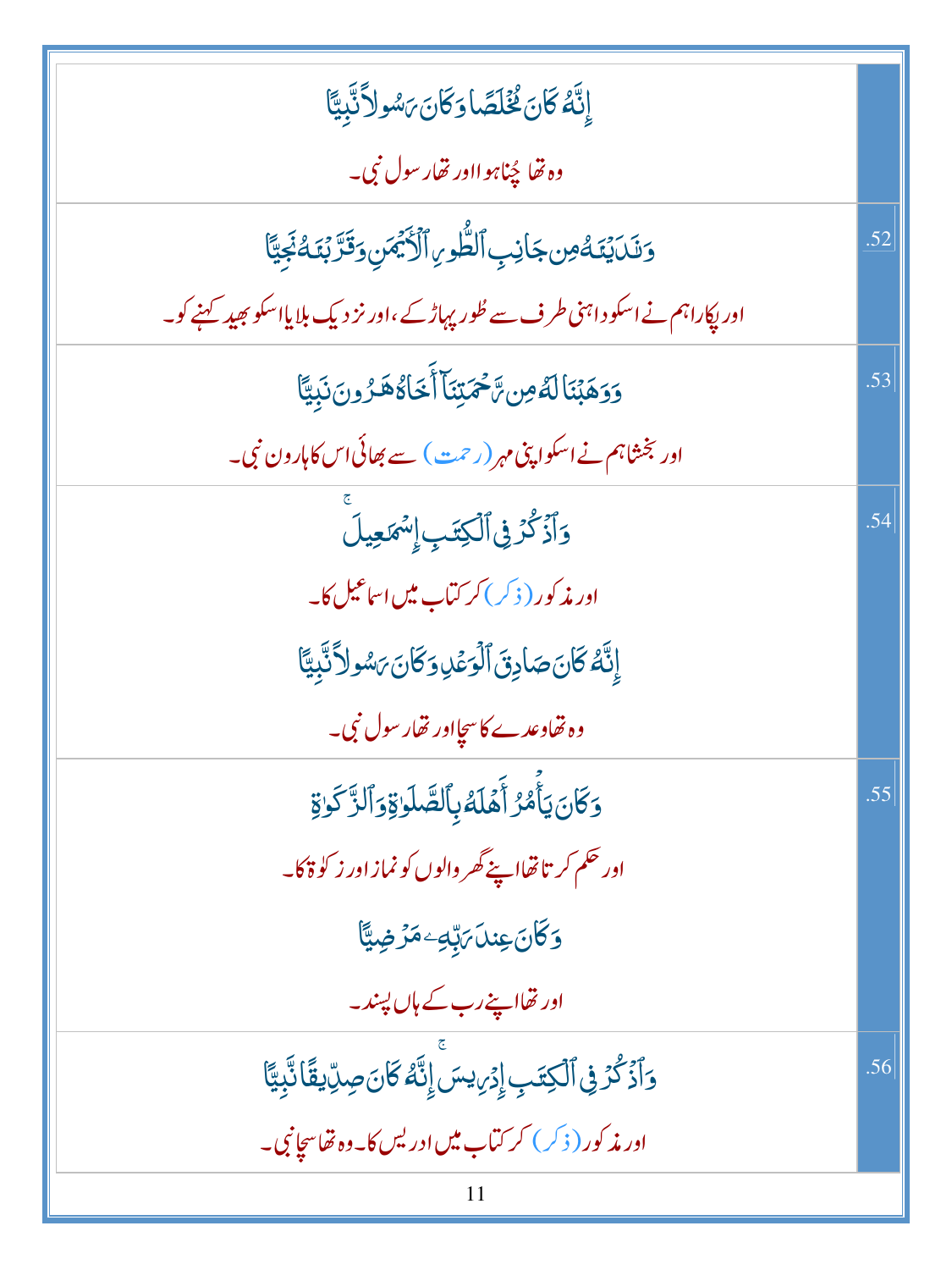| وَىَفَعَّنَهُمَكَانَا عَلِيًّا                                                                                                   | .57 |
|----------------------------------------------------------------------------------------------------------------------------------|-----|
| اور اٹھالیاہم نے اس کوایک اونچے مکان (مقام) پر۔                                                                                  |     |
| أَوْلَيْكَ ٱلَّذِينَ أَنۡعَمَ ٱللَّهُ عَلَيۡہِم مِّنَ ٱلتَّبِيُّنَ مِن ذُیِّ یَّةِۦٓادَمَ وَمِّنۡنَ حَمَلۡنَامَعَ ذُوحِ          | .58 |
| وہ <sup>لو</sup> گ ہیں جن پر نعمت دی اللہ نے پی <del>نی</del> مبر وں میں، آدم کی اولا د میں،                                     |     |
| اور ان میں جن کولا دلیاہم نے نوح کے ساتھ <sup>ی</sup>                                                                            |     |
| ۯ <i>ڡؚ</i> ڹۥ۠ۢ <i>ڔۨٞ</i> ڸۜؾٞٳۣۨڹ۪ؗٞڗٳۿؚؠ <u>ۃ</u> ۯٳۣ <i>ۺڗ<sub>ٙٵۼ</sub>ڸ</i> ڵۄ <i>ڒڣڗ۠</i> ؽۿڶڸۘڹٛٲۅٲڿ <del>ؾ</del> ڹؽ۬ٲۜ |     |
| اور ابر اہیم کی اولا دییں،اور اسر ائیل کی،اور ان میں جن کو ہم نے سو جھ دی اور پسند کیا۔                                          |     |
| إِذَاتُّتُلَىٰ عَلَيْهِمْ ءَايَتْ ٱلرَّحْمَسِ خَرٌّواْ سُجَّدًا وَبُكِيًّا                                                       |     |
| جب انکوسنائے آیتیں رحمٰن کی، گرتے ہیں سجدے میں،اور روتے۔ (سجدہ)                                                                  |     |
| فَخَلَفَ مِنْ بَعْدِهِمْ خَلَفٌ أَضَاعُواْ ٱلصَّلَوٰةَ وَٱتَّبَعُواْ ٱلشَّهَوَ لَّ                                               | .59 |
| پھر اُنگی جگہ آئے ناخلف (نااہل)، گنوائی نماز اور پی <u>ج</u> ھے پڑے مز وں کے ،                                                   |     |
| فَسَوْفَ يَلْقَوْنَ غَيًّا                                                                                                       |     |
| سو آگے ملے گی گمر اہی۔                                                                                                           |     |
| إِلَّامَن تَابَ وَءَامَنَ وَعَمِلَ صَلِحًا فَأَوْلَيْكَ يَنْخُلُونَ ٱلْجُنَّةَ وَلَا يُظُلَمُونَ شَيَّا                          | .60 |
| گر جس نے تو بہ کی اور یقین لا یااور کی نیکی، سو وہ لوگ جائیں گے بہشت میں،اور ان کاحق نہ رہے گا پچھ ۔                             |     |
| 12                                                                                                                               |     |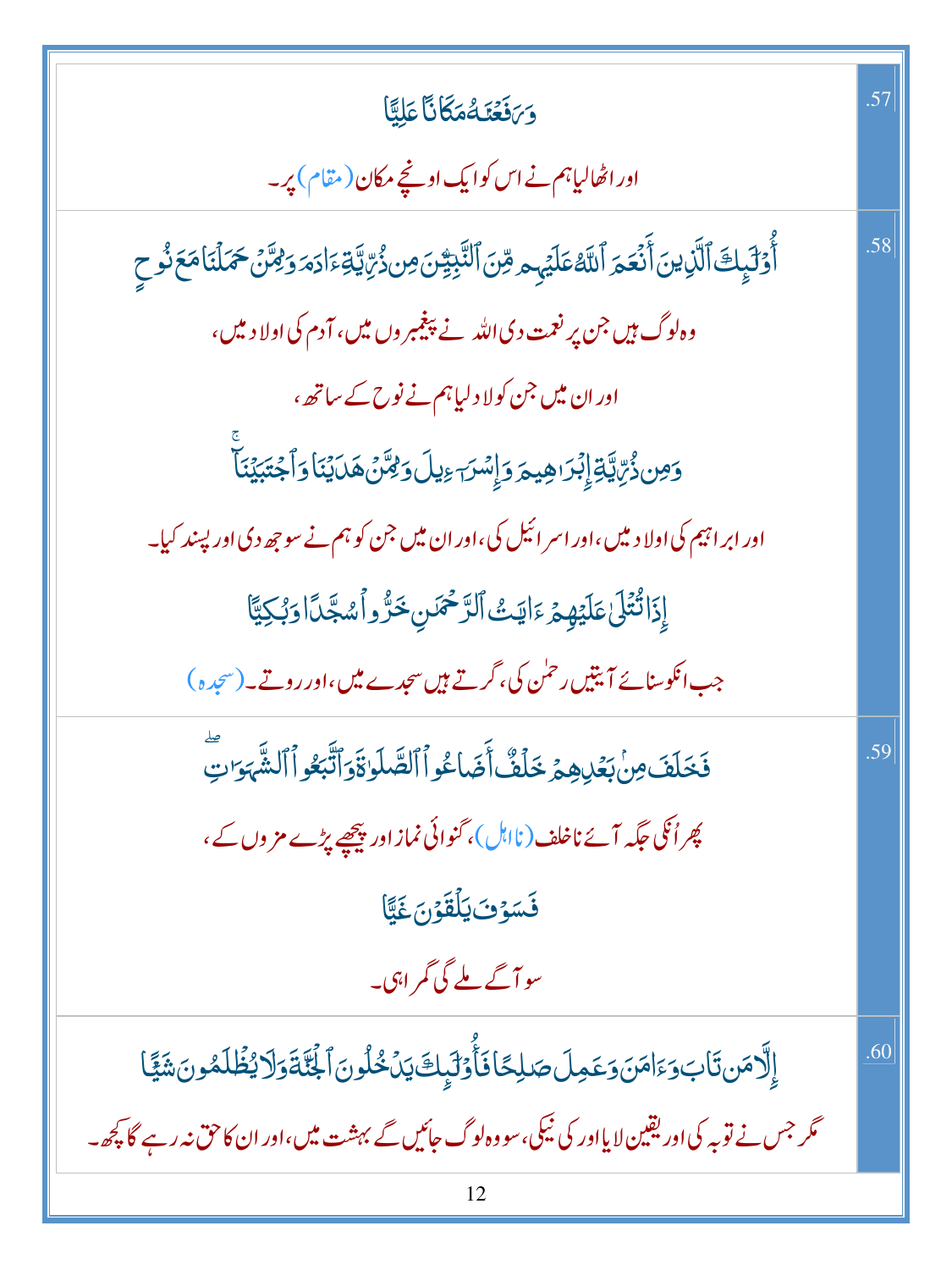| جَنَّتِ عَدۡنِ ٱلَّتِي وَعَدَ ٱلرَّحۡمَدَنُ عِبَادَةُ بِٱلۡغَيۡبِ                  | .61 |
|------------------------------------------------------------------------------------|-----|
| باغوں میں بسنے کے، جن کاوعدہ دیاہے رحمٰن نے اپنے بندوں کو، بن دیکھے۔               |     |
| ٳۣڹ <sup>ٞ</sup> ڷ <i>ڂ</i> ڰؘٙڶڽؘۏڠڵؗڰؙڡؘٲۨؾؚؾۜٵ                                  |     |
| بیٹک ہے اس کے وعد ہ پر پہنچنا۔                                                     |     |
| لَّايَسُمَعُونَ فِيهَالَغَوَّا إِلَّاسَلَمَّا                                      | .62 |
| نہ سنیں گے وہاں بک بک (بے ہو دہ بات) ،سواسلام۔                                     |     |
| وَهُدۡ <i>إِذْ قُهُمۡ فِيہَائِكُرَ ةَۚوَعَشِ</i> يَّا                              |     |
| اور انکو ہے انکی روزی وہاں صبح اور شام۔                                            |     |
| ڗ <i>ڹ</i> ڷٙڬٙٱ <del>ڶ</del> ڹؐڐؙٱڶؖڹۣ؈ؙٚٛۯ <sub>ؚ؇</sub> ٮؿ۠؋ؚڽ؏ۼٵ۪ۮؚٮؘ۬ٵڡؘڹػٳؾٵ | .63 |
| وہ بہشت ہے! جومیر اث دیں گے ہم اپنے بند وں میں،جو کوئی ہو گا پر ہیز گار۔           |     |
| وَمَان <i>تَنَزَّلُ</i> إِلَّا بِأَمۡرِ <i>بَ</i> بِّكَ                            | .64 |
| اور ہم نہیں اترتے مگر حکم سے تیرے رب کے۔                                           |     |
| لَّهُمَابَيْنَ أَيُلِينَا وَمَا خَلَفَنَا وَمَابَيْنَ ذَٰ لِكَ                     |     |
| اسی کاہے، جو ہمارے آگے اور جو ہمارے پیچھے،اور جو اسکے نیچ۔                         |     |
| وَمَاكَانَ بَابُّكَ نَسِيًّا                                                       |     |
| اور تیر ارب نہیں بھولنے والا۔                                                      |     |
| 13                                                                                 |     |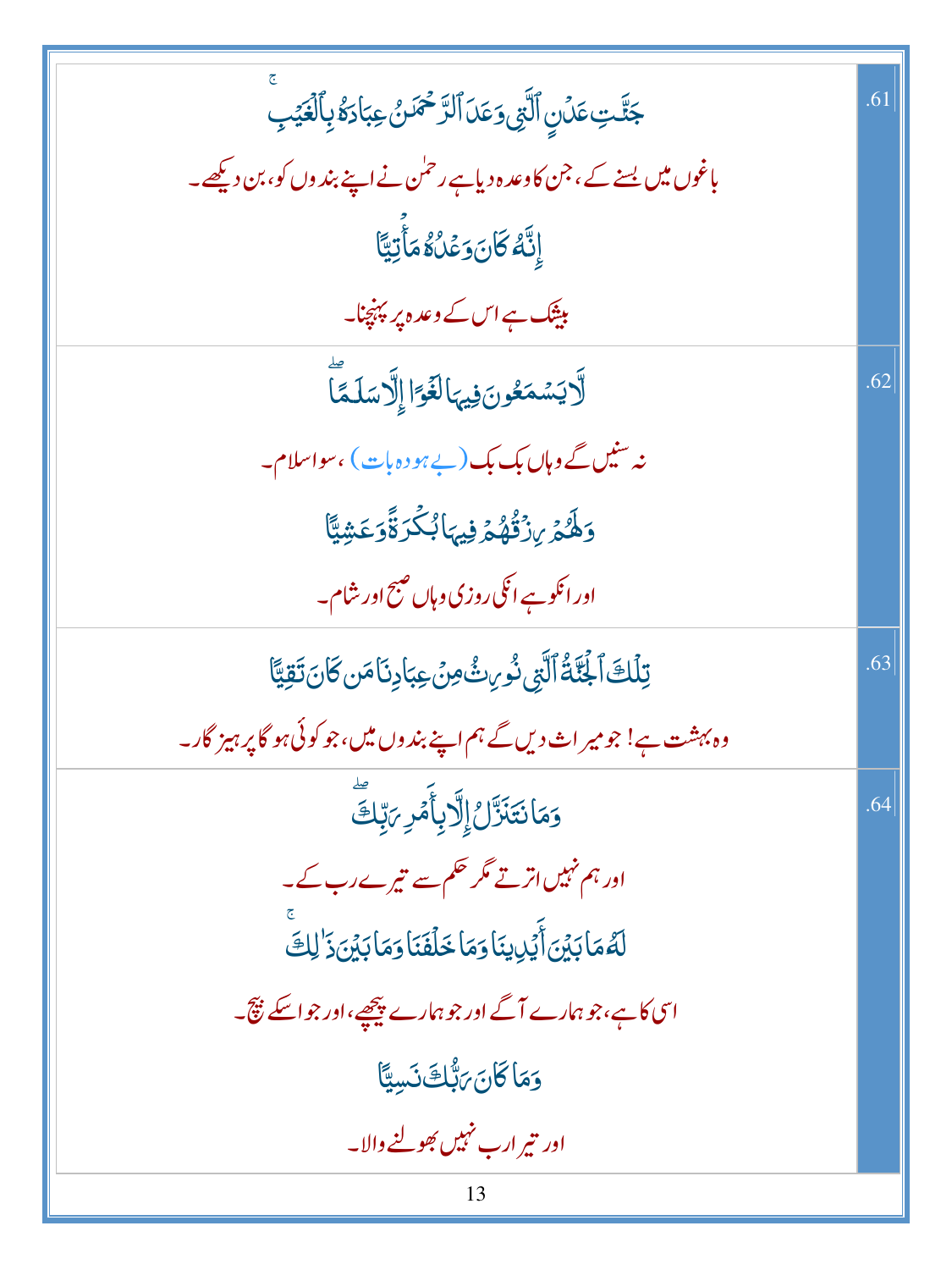| ؆ڹ <sup>ۣ</sup> ۠ٵۘڶۺۜڡۜٷٮؾ؋ٲڷڒۢ <i>ؠٛٙۻ</i> ۏڡؘٵڹؽٙڹؘؠ۠ڡٵڡؘ۬ٲۼڹ۠ڷٷۏٲڞڟڗؚڐڸۼڹڷؾڡؚ                       | .65 |
|---------------------------------------------------------------------------------------------------------|-----|
| رب آسانوں کااور زمین کااور جوان کے نتیج ہے،سواسی کی بند گی کر اور تھُہر ا( ثابت قدم) رہ اسکی بند گی پر۔ |     |
| هَلْ تَعَلَّمُ لَّهُ سَمِيًّا                                                                           |     |
| کوئی پیچانتاہے تواس کے نام(برابر) کا۔                                                                   |     |
| وَيَقُولُ ٱلۡإِنسَىٰ ۚأَءِذَامَامِتُّ لَسَوۡفَ أَٰ خُرَجُ حَيَّا                                        | .66 |
| اور کہتاہے آدمی، کیاجب میں مر <sup>س</sup> یا پھر نکلوں گاجی کر ؟                                       |     |
| أَوَلَا يَنۡكُنُ لَّالۡإِنسَنُ أَنَّا خَلَقۡنَهُ مِن قَبۡلُ وَلَمۡ يَكُ شَيَّا                          | .67 |
| کیایاد <sup>من</sup> ہیں رکھتا آدمی کہ ہم نے اس کو بنایا پہلے سے،اور وہ <u>پ</u> چھ چیز نہ تھا؟         |     |
| <b>ذَ</b> رَ، إِلثَ لَنَحۡشُرَهُّمُ وَٱلشَّيۡطِينَ ثُمَّ لِنُّحۡضِرَهُّمُ حَوۡلَ جَهَنَّمَ جِثۡيَّآا    | .68 |
| سوقشم ہے تیرے رب کی!                                                                                    |     |
| ہم گھیر بلائیں گے ان کواور شیطانوں کو، پھر سامنے لا دیں گے گر د دوزخ کے گھٹنوں پر گرے۔                  |     |
| ثُمَّ لَنَنزِعَنَّ مِن كُلِّ شِيعَةٍ أَيُّهُمَّ أَشَلُّ عَلَى ٱلرَّحْمَنِ عِتِيًّا                      | .69 |
| پھر جُداکریں گے ہم ہر فرقہ میں سے،جونساان میں سخت رکھتاتھار حمٰن سے اکڑ۔                                |     |
| ثُمَّ لَنَحْنُ أَعۡلَمُ بِٱلَّٰٓذِينَ هُمۡ أَوۡلَىٰٰٓنِهَا صِلِيًّا                                     | .70 |
| پھر ہم کوخوب معلوم ہیں جو قابل ہیں اس میں پیٹھنے (پہنچنے )کے۔                                           |     |
|                                                                                                         |     |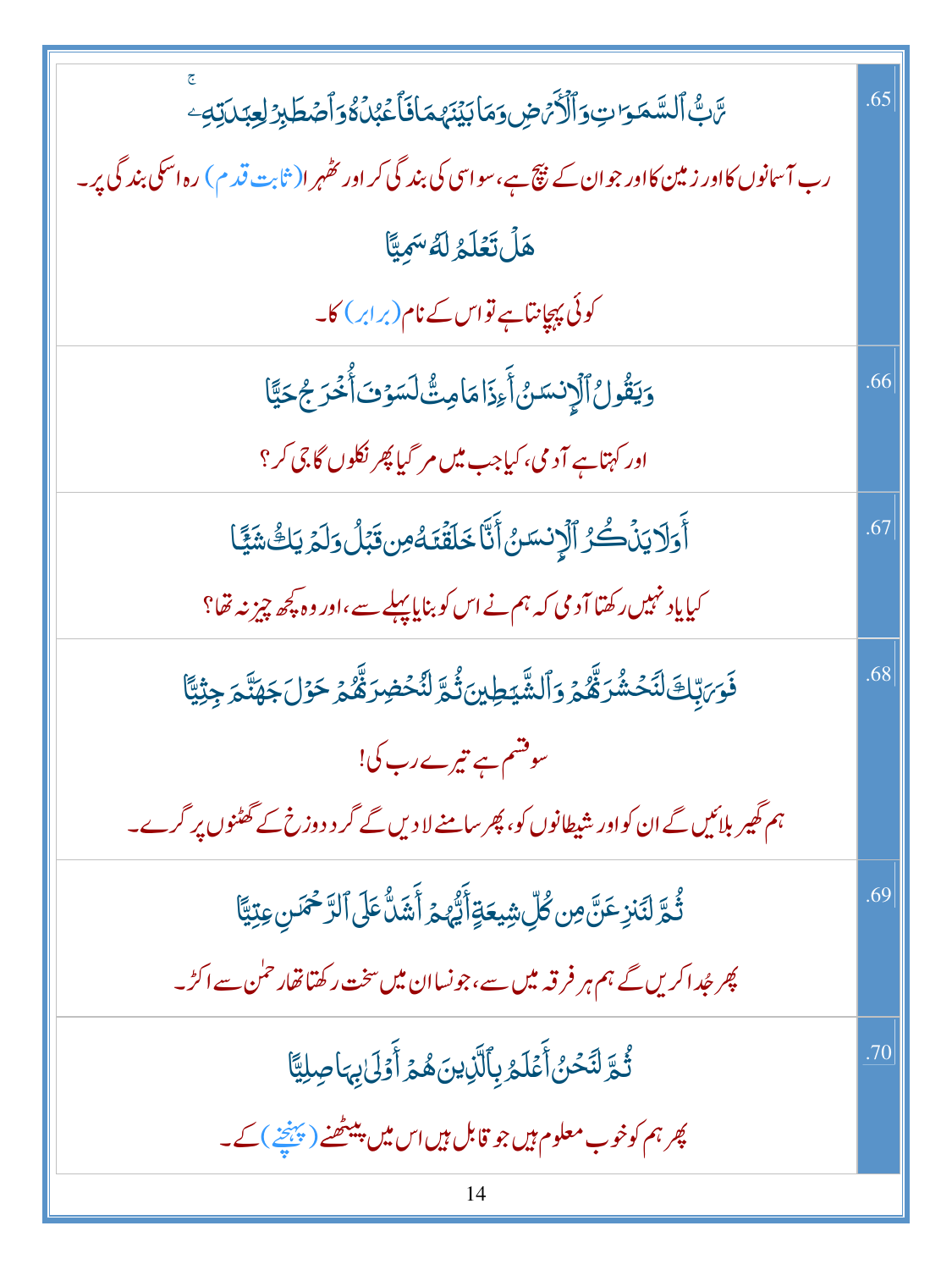| وَإِن مِّنكُمُ إِلَّا وَارِدُهَا                                                                        |     |
|---------------------------------------------------------------------------------------------------------|-----|
| اور کوئی نہیں تم میں، جو نہ پہنچے گااس پر۔                                                              |     |
| ػ <i>ۜ</i> ؘؘؘڶؾؘٷٙڶ <i>ؾ</i> ڔٙٚڸڰٙڂؿٙ۠ۿٵۿ <i>ٙ</i> ڨؘۻؚؾ۠ٵ                                            |     |
| ہو چکاتیرے رب پر ضرور مقرر (طے شدہ)۔                                                                    |     |
| ثُمَّ نُنَجِّىٱلَّذِينَٱتَّقَواۡوَّنَنَىٰۚٱلظَّٰلِمِينَ فِيهَاجِثِيًّا                                  | .72 |
| پھر بچادیں گے ہم ان کو جو ڈرتے رہے اور حچوڑ دیں گے گنہگاروں کواسی میں اوند ھے گرے۔                      |     |
| وَإِذَاتُّتُلَىٰ عَلَيْهِمْ ءَايَتُنَابَيِّئَتٍ قَالَ ٱلَّزِينَ كَفَرُواْلِلَّزِينَ ءَامَنُوَاْ         | .73 |
| اور جب سنائے ان کو ہماری آیتیں کھلی، کہتے ہیں جولوگ منکر ہیں ایمان والوں کو،                            |     |
| ٲؖؾ۠۠ٱڶڨۘٙڔؚؠڨٙؽٙڹؚڂٙڹٙڒؚٛۄۜٞڦؘڶٲٵۏٲۧڂۺڹٛٮؘڸؾؓٵ                                                         |     |
| دونوں فر قوں میں <sub>کس</sub> کا مکان(مقام) بہتر ہے اور ان <u>چھی لگتی ہ</u> ے مجلس۔                   |     |
| وَكَمْ أَهَلَكُنَاقَبَلَهُم مِّن قَرَنِ هُمُ أَحۡسَنُ أَثَيَّاوَىِءۡيَّا                                | .74 |
| اور کتنی کھیا( ہلاک کر) چکے ہم پہلے اُنسے سنگتیں ( قومیں )،اور اُن سے بہتر تھے اسباب میں اور نمو د میں۔ |     |
| ۛ<br><i>ۊ۠</i> ڶٙ؋ؘڹ؆ؾ؋۩ڵڞؖڶڶڷۊڡؘڶؾڡؘٮؗٛۮڶڎٱڵڗٞڂ <i>ٛڡؘ</i> ٙڹ۠؋ٮٵۨ                                     | .75 |
| تُو <sub>ک</sub> ہہ،جو کوئی رہابھٹکتا،سوچاپئیےاسکوٹھینچ لے جائے رحمٰن لمبا(ڈھیل دے زیادہ)،              |     |
| حَتَّىٰٓ إِذَا رَأَوۡ أَمَا يُوعَدُونَ إِمَّا ٱلۡعَذَابَ وَإِمَّا ٱلسَّاعَةَ                            |     |
| یہاں تک کہ جب دیکھیں گے جووعدہ پاتے ہیں یا آفت اور یا قیامت۔                                            |     |
| 15                                                                                                      |     |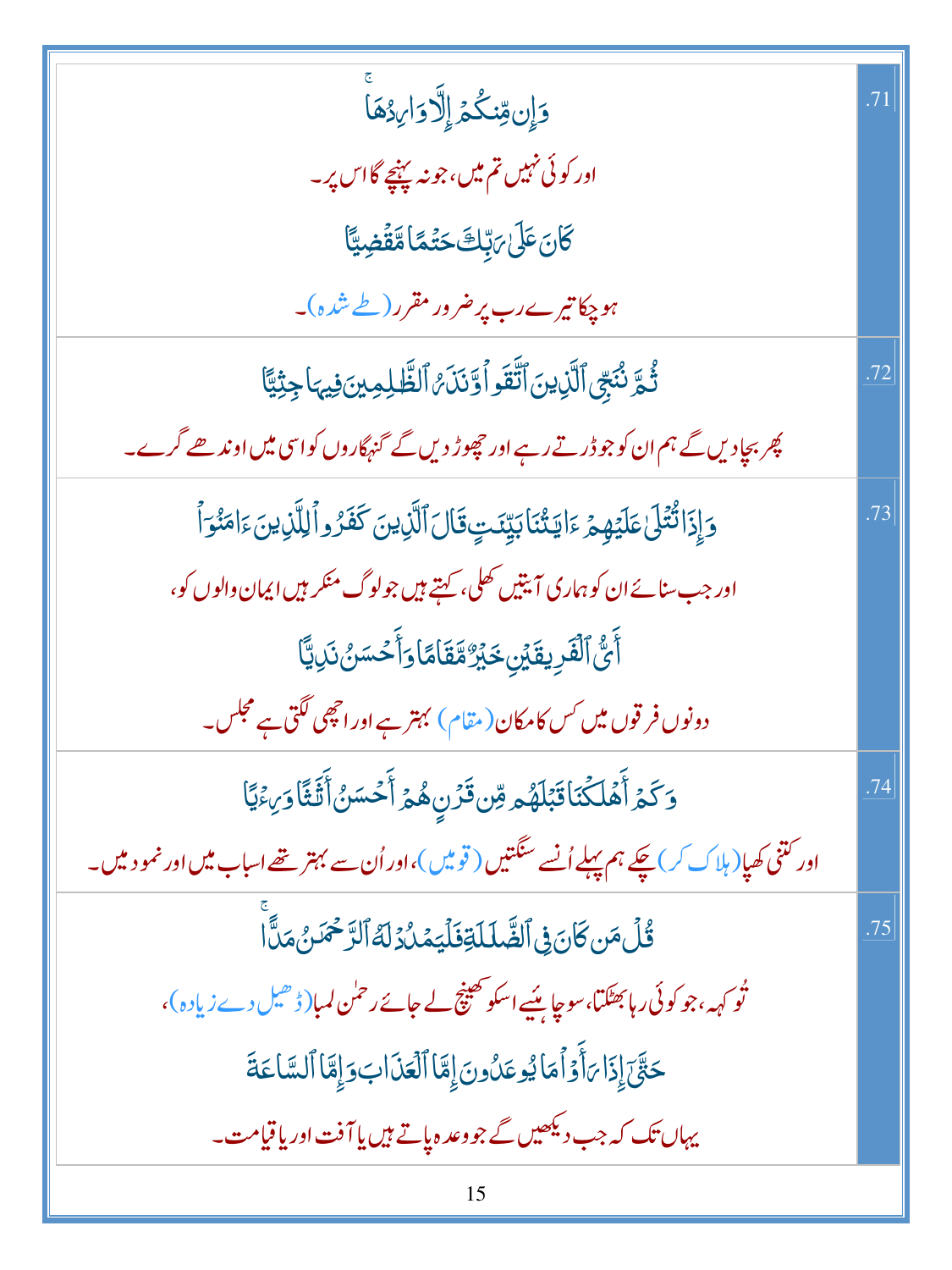| فَسَيَعۡلَمُونَمَنۡهُوَشَرٌّهَآثَآوَأَضۡعَفُ جُندًا                                |     |
|------------------------------------------------------------------------------------|-----|
| سوتب معلوم کریں گے کس کابُر ادر جہ ہے اور کس کی فوج کمز ور ہے۔                     |     |
| وَيَزِينُ ٱللَّهُ ٱلَّذِينَ ٱهۡتَدَوۡ ٱهُدَىَ                                      | .76 |
| اور بڑھ <mark>ا تاجائے اللہ سو جھے ہو دَں (ہدایت یافتہ) کوسو جھ (ہدایت)۔</mark>    |     |
| <u>و</u> ؘٲڷڹۊؚؾؾ۠ٲڶڞۜڔڶؚػؾ۠ڂڹٞڒ۠ۼؚڹڷ؆۪ڹڬڎؘۏؘٲڹٲۏڂؘڹڒٛڡٞڗڐٞٲ                       |     |
| اور رہنے والی نیکیاں بہتر رکھتی ہیں تیرے رب کے ہاں بدلہ،اور بہتر پھر جانے کو حکّہ۔ |     |
| أَفَرَءَيۡتَ ٱلَّذِى كَفَرَ بِٓايَتِنَاوَقَالَلَأُوتَيَنَّ مَالاًوَدَلَنَّا        | .77 |
| بھلاتُونے دیکھا،جومنکر ہو اہماری آیتوں سے،اور کہامجھ کوملناہے مال اور اولا د۔      |     |
| أَطَّلَعَ ٱلْغَيۡبَ أَمِ ٱتَّخَذَى عِندَ ٱلرَّحۡمَسِ عَهۡدًا                       | .78 |
| کیاچھانک آیاغیب کوپالے رکھاہے رحمٰن کے ہاں اقرار؟                                  |     |
|                                                                                    | .79 |
| بوں (ہر گز) نہیں!                                                                  |     |
| سَنَكْتُبُ مَايَقُولُ وَنَمْنٌ لَهُ مِنَ ٱلْعَذَابِ مَنَّا                         |     |
| ہم لکھ رکھیں گے جو کہتاہے اور بڑھاتے جائیں گے اسکو عذاب میں لمبا(اور زیادہ)۔       |     |
| <u>و</u> َنَرِثُّهُمَايَقُولُ وَيَأْتِينَافَرُدًا                                  | .80 |
| اور ہم لے لیں گے اسکے مرے پر جو بتا تاہے،اور آئے گا ہم پاس اکیلا۔                  |     |
| 16                                                                                 |     |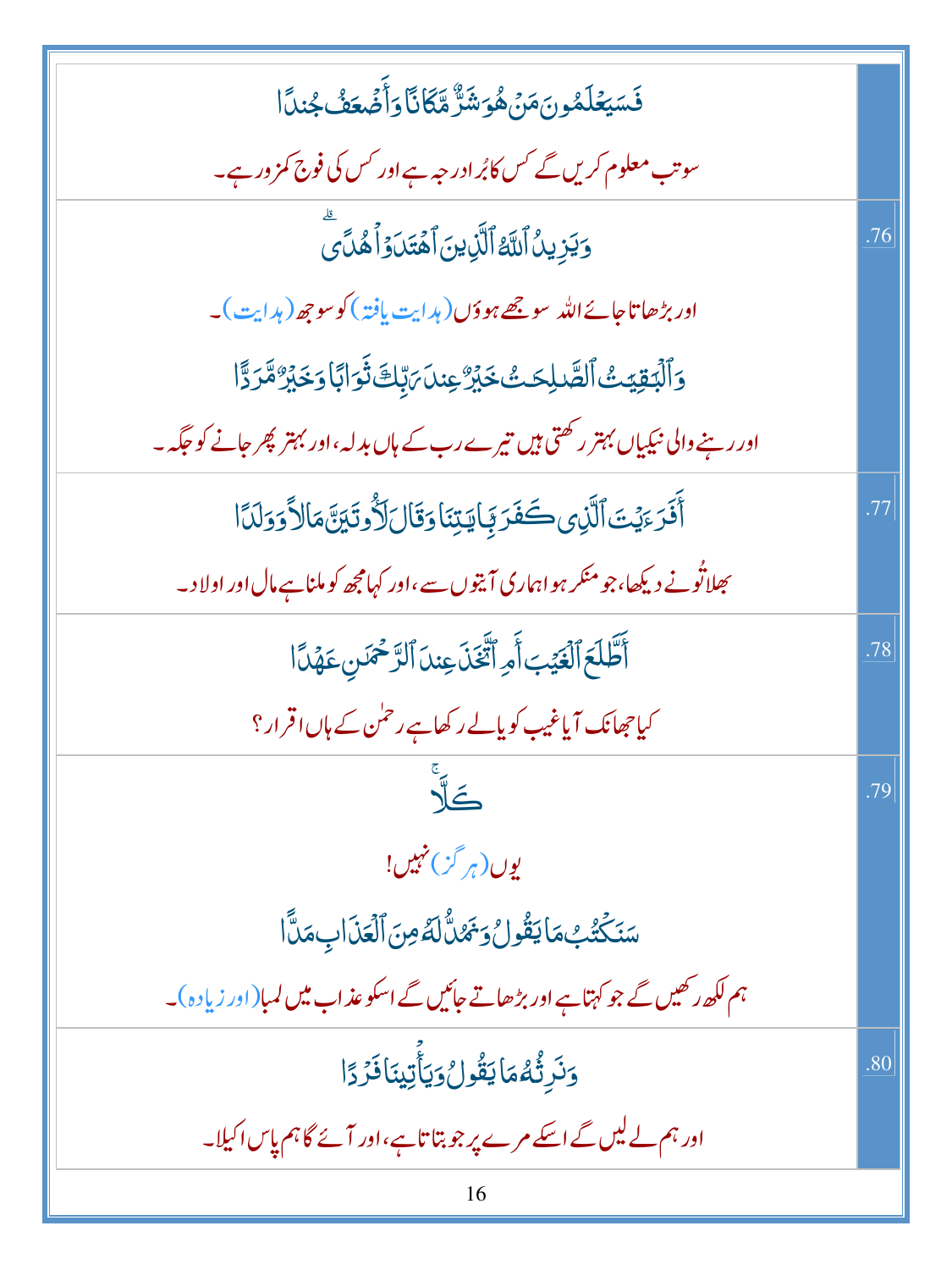| وَٱتَّخَذُواۡ مِن دُونِ ٱللَّٰهِۦٓ الْهَقَلِّيۡكُونُواۡ اَلَّٰهُ وَعِزَّا             | .81 |
|---------------------------------------------------------------------------------------|-----|
| اور پکڑ اہےلو گوں نے اللہ کے سوااوروں کو پُوجنا، کہ وہ ہوں اُن کی مد د۔               |     |
| $\frac{1}{\sqrt{2}}$                                                                  | .82 |
| بُوں (ہر گز) نہیں!                                                                    |     |
| سَيَكۡفُرُونَ <sub>لِ</sub> عِبَادَتِہؚٖمۡ وَيَكُونُونَعَلَيۡہِمۡ ضِلَّاۤا            |     |
| وہ منکر ہوں گے اُن کی بند گی سے اور ہو جائیں گے اُن کے مخالف۔                         |     |
| أَلَمَ تَرَ أَنَّآ أَيْسَلَنَا ٱلشَّيَطِينَ عَلَى ٱلْكَفِرِينَ تَؤُرُّهُمَّ أَرَّاً   | .83 |
| تُونے نہیں دیکھا، کہ ہم نے چھوڑ رکھے ہیں شیطان منکر وں پر ؟اچھلتے ہیں ان کو ابھار کر۔ |     |
| فَلَاتَعۡجَلۡ عَلَيۡهِمۡٓ إِنَّمَانَعَنَّالَهُ ۚ عَنَّا                               | .84 |
| سوتُو حِلد ي نه کر ان پر - ہم تو پُوری کرتے ہیں انکی گنتی۔                            |     |
| يَوۡمَنَّخۡشُرُ ٱلۡتَّقِينَ إِلَى ٱلرَّحۡمَٰنِ وَفَٰلًا                               | .85 |
| جس دن ہم اکھٹا کر لائیں گے پر ہیز گاروں کور <sup>ح</sup> نی کے پاس مہمان بلائے۔       |     |
| وَنَسُونُۢ ٱلۡۡجۡرِمِینَۚ إِلَیۡاجَهَنَّـٰٓ وِیۡآَا                                   | .86 |
| اور ہانک لے جائیں گے گنہگاروں کو دوزخ کی طرف پیاسے۔                                   |     |
| لَّا يَمَٰلِكُونَ ٱلشَّفَعَةَ إِلَّا مَنِ ٱتَّخَذَ عِندَ ٱلرَّحْمَنِ عَهُدًا          | .87 |
| نہیں اختیار رکھتے لوگ سفارش کا، مگر جس نے لے لیار حمٰن سے اقرار۔                      |     |
| 17                                                                                    |     |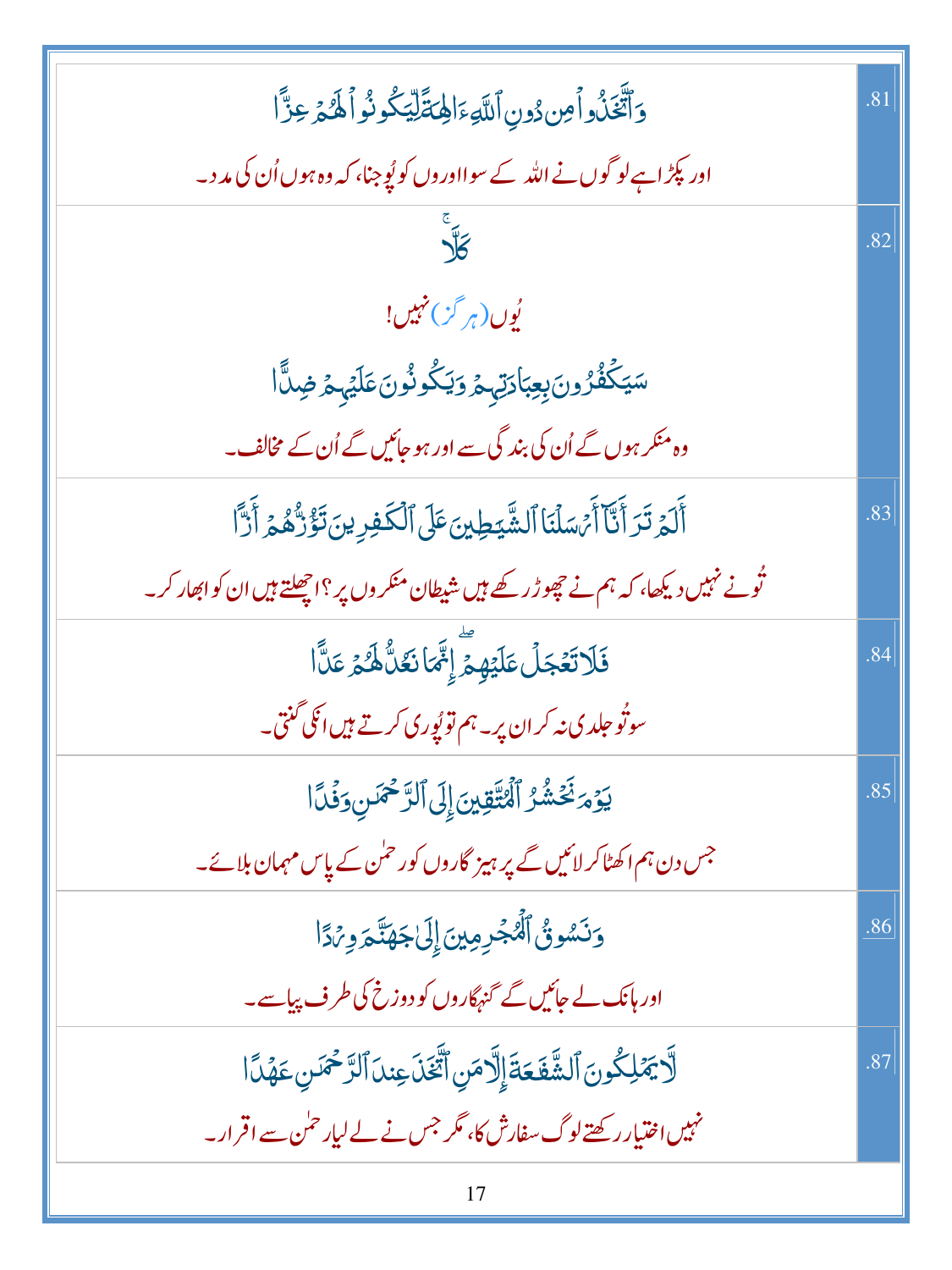| وَقَالُواْ أَتَّغَنَ ٱلرَّحْمَنُ وَلَدَّا                                                                       | .88 |
|-----------------------------------------------------------------------------------------------------------------|-----|
| اورلوگ <del>کہتے</del> ہیں،رحمٰن رکھتاہے اولا د۔                                                                |     |
| لَّقَلۡ جِئۡتُمۡ شَيَّا إِذًّا                                                                                  | .89 |
| تم آگئے ہو بھاری چیز میں۔                                                                                       |     |
| تَكَادُ ٱلسَّمَرَاتُ يَتَفَطَّرُنَ مِنۡهُوَتَنشَقُّ ٱلۡأَرۡهِ ۚ وَتَخِرُّ ٱلۡجِبَالُ هَلَّا                     | .90 |
| ا بھی آسان پھٹ پڑیں اس بات سے اور ٹکڑے ہو <mark>زمین اور</mark> گرپڑیں پہاڑ ڈھے(پارہ پارہ ہ <sup>ی</sup> ں کر ، |     |
| أَن دَعَوۡ اَلِلرَّحۡمَن وَلَدَّا                                                                               | .91 |
| اس پر کہ پکار تے ہیں رحمٰن کے نام پر اولا د۔                                                                    |     |
| وَمَا يَذْبَعِى لِلرَّحْمَسِ أَن يَتَّخِذَ وَلَدَّا                                                             | .92 |
| اور نہیں بن آتار ح <sup>ل</sup> ن کو کہ رکھے اولا د۔                                                            |     |
| إِن كُلُّ مَن فِى ٱلسَّمَوَاتِ وَٱلۡكَٰرۡصِ إِلَّآءَاتِىٰٓ ٱلرَّحۡمَٰنِ عَبۡدًا                                 | .93 |
| کوئی نہیں آ سان وزمین میں جو نہ آئے رحمٰن کا بندہ ہو کر _                                                       |     |
| لِّقَدۡأَحۡصَنِهُمۡ وَعَلَّاهُمۡ عَلَّا                                                                         | .94 |
| اُس پاس انکاشار ہے اور گن رکھی ہے ان کی گنتی۔                                                                   |     |
| وَكُلُّهُمۡ ءَاٰتِيهِيَوۡمَٱلۡقِيۡمَةِفَرۡدًا                                                                   | .95 |
| اور ہر کوئی ان میں آئے گااُس پاس قیامت کے دن اکیلا۔                                                             |     |
| 18                                                                                                              |     |